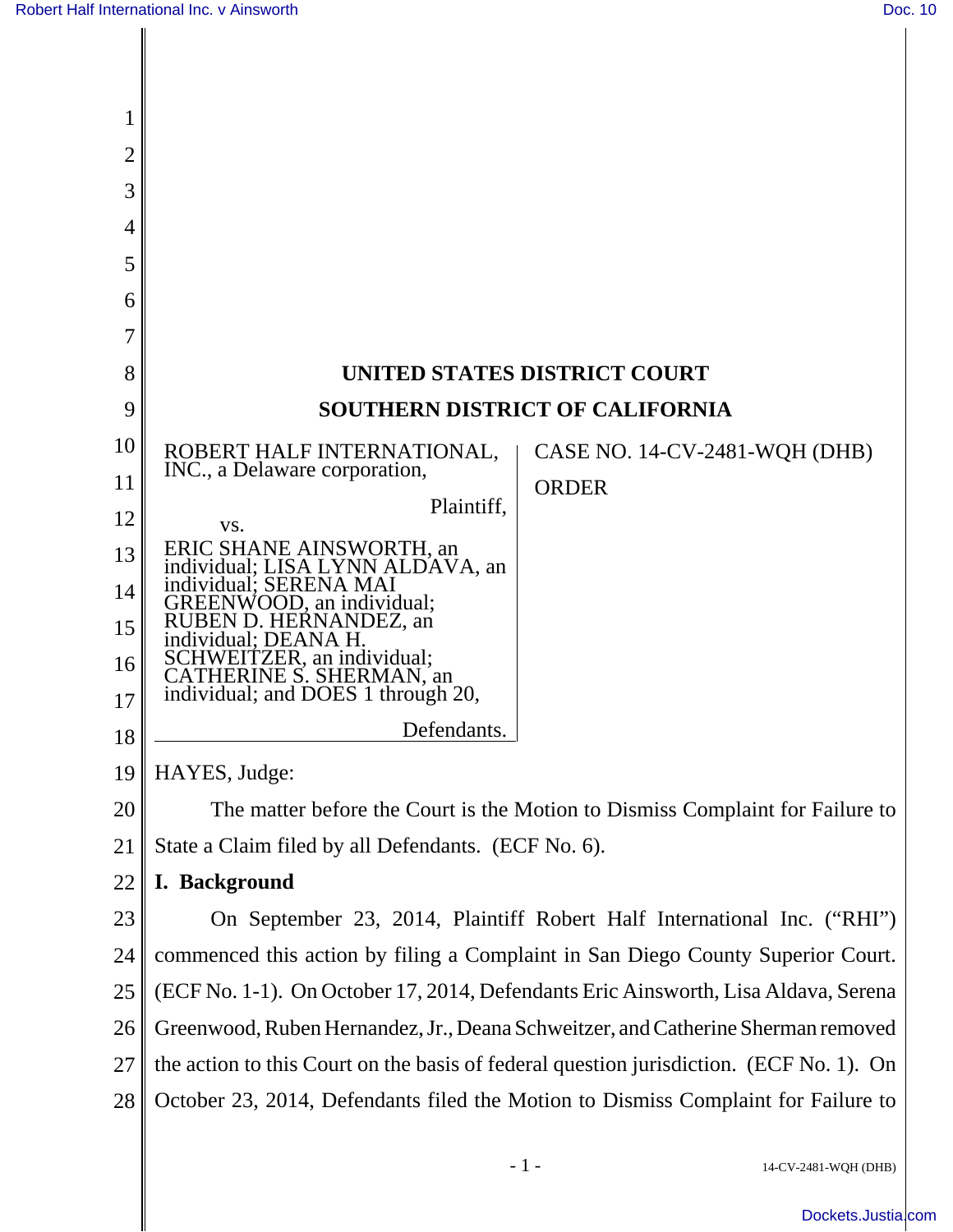1 2 3 4 State a Claim, seeking dismissal of Plaintiff's first, second, sixth, eighth, ninth, tenth, twelfth, thirteenth, fourteenth, fifteenth, sixteenth, seventeenth, and twenty-second claims for relief. (ECF No. 6). On November 10, 2014, Plaintiff filed an opposition. (ECF No. 7). On November 17, 2014, Defendants filed a reply. (ECF No. 9).

### **II. Allegations of the Complaint**

5

6 7 8 9 10 11 12 13 14 15 16 "RHI is a professional staffing services firm founded in 1948, specializing in recruiting and placing temporary and permanent employees with clients or customers of RHI. RHI has branch offices located throughout North America, including in California." (ECF No. 1-1 at 8). "RHI's success as an industry leader and its competitive advantage are directly related to its ability to hire, train, develop, and retain top talent in whom it invests significant resources and who are entrusted with key confidential business information, including RHI's procedures, financial and personnel plans, objectives and strategies, compensation and bonus structures, training platforms and technology, and information about existing and prospective clients, candidates, and employees." *Id.* "RHI expends considerable time and resources in these efforts, which provides RHI with a distinct competitive advantage." *Id.* 

17 18 19 20 21 22 23 "RHI also expends much effort to maintain and cultivate its existing client and candidate relationships and to develop new relationships. To keep its competitive advantage, RHI invests substantial time, effort, and expense into organizing, analyzing, using, and maintaining confidential and proprietary business information. All of the Defendants had access to this information, including RHI's valuable database, the tool that RHI uses to successfully operate its business and to maintain its competitive advantage over competitors and others." *Id.*

24 25 26 27 28 "As a result, as a condition of their employment, RHI requires its employees to sign documents to safeguard RHI's confidential business and personnel information, which create a duty not to disclose or use this information outside of their employment with RHI, including after the termination of their employment." *Id.* "RHI also enters into employment agreements with its employees, including each of the defendants here,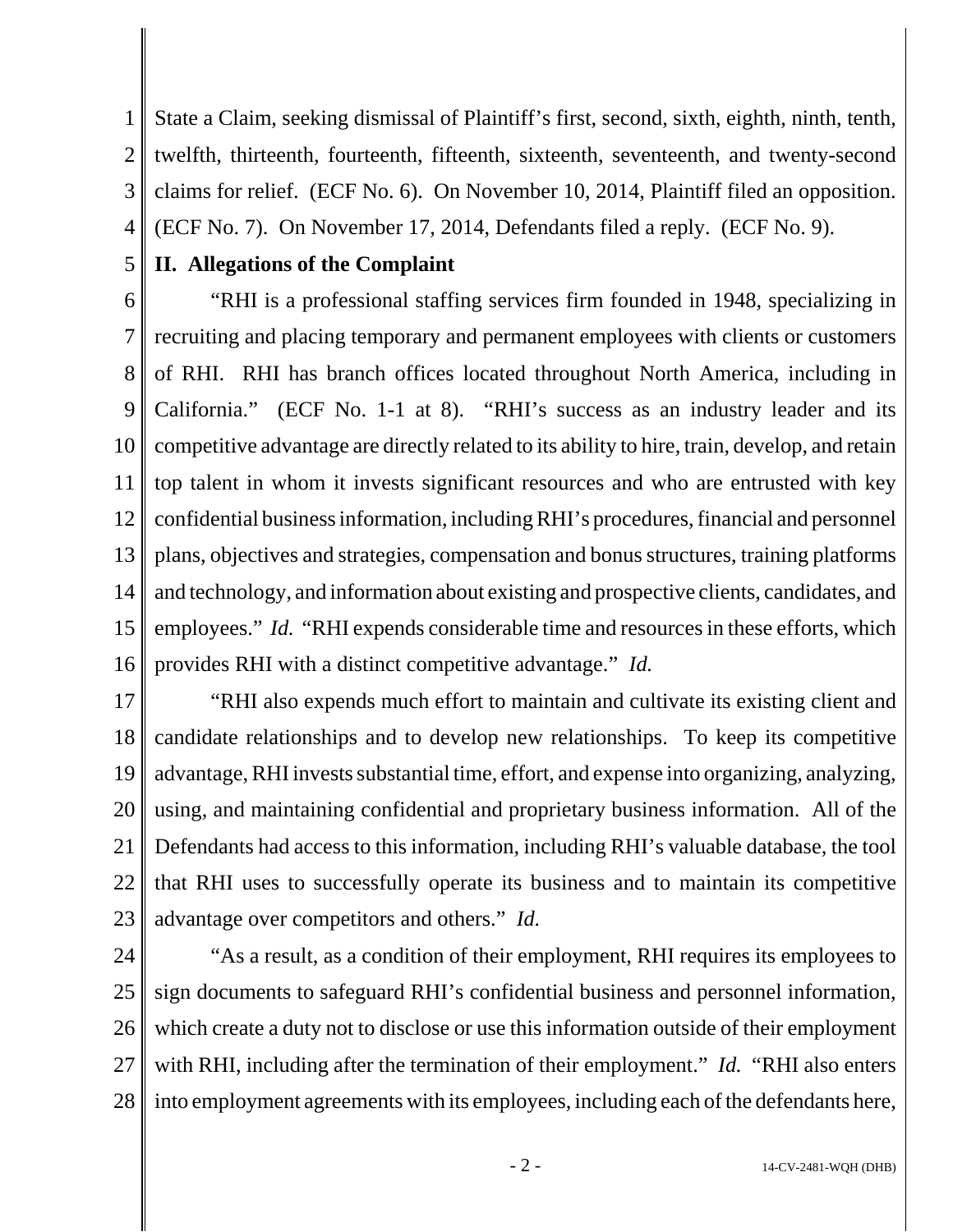1 2 which prohibit former RHI employees from using RHI's name and their prior employment experience at RHI to market a competing business." *Id.*

3 4 5 6 7 8 9 10 11 12 13 14 15 16 Defendants each signed employment agreements with RHI that prohibited them from "render[ing] services to or enter[ing] into the employment of any person, firm, corporation or other business entity other than one of the RHI Companies without the Employer's written consent." *Id.* at 12. The employment agreements also prohibited Defendants from using "confidential information ... including, without limitation, information with respect to the name, address, contact persons or requirements of any customer, client, applicant, candidate or employee of any of the RHI Companies ... and information with respect to the procedures advertising, finances, organization, personnel, plans, objectives or strategies of the RHI Companies." *Id.* at 12-13. The employment agreements further provide at Paragraph Eleven: "Employee agrees that Employee shall not, directly or indirectly, Solicit any Other Employee to either leave the employ of the RHI Companies or to become connected in any way with any Competitor." *Id.* at 13. Paragraph Thirteen of the employment agreements provides:

After termination of Employee's employment with Employer, Employee shall not indicate on any stationary, business card, advertising, solicitation or other business materials that Employee is or was formerly an employee of Employer, any of its divisions, or any of the RHI Companies except in the bona fide submission of resumes and the filling out of applications in the course of seeking employment.

20 21 22 23 *Id.* at 14. The employment agreements further provide that Paragraphs Eleven and Thirteen are "'reasonable and necessary in order to protect and maintain the proprietary and other legitimate business interests' of RHI and that these restrictions would not prevent them from earning a livelihood." *Id.*

24

17

18

19

### **A. The La Jolla Office**

25 26 27 28 On or about July 25, 2014, Defendants Aldava, Greenwood, and Sherman resigned from their employment with RHI's La Jolla Office and joined Ledgent Staffing, a subsidiary of Plaintiff's competitor, Roth Staffing Companies, L.P. ("Roth"). "Aldava coordinated the group defection and used RHI's confidential business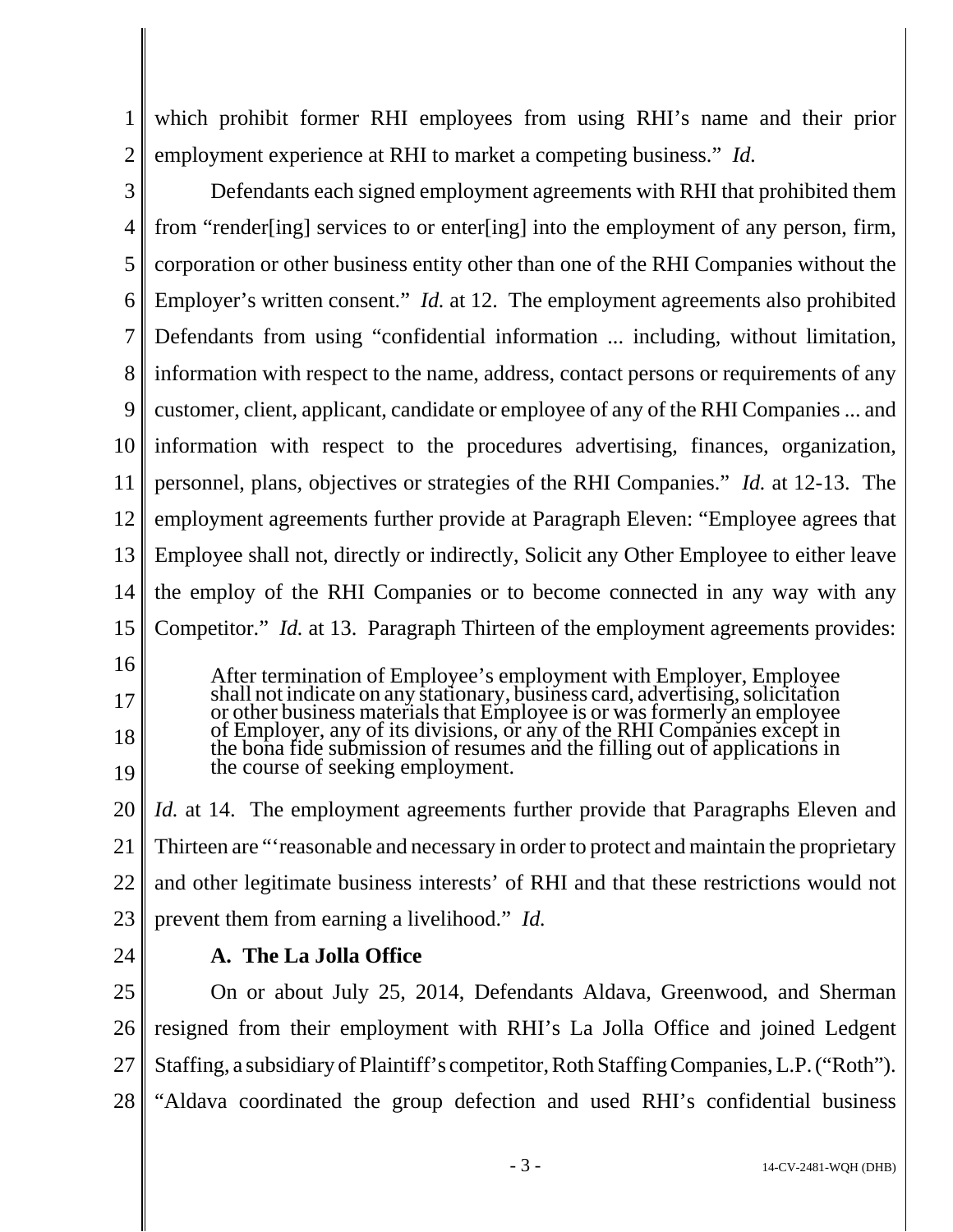1 2 3 4 5 6 7 8 9 information to assist Ledgent in making successful offers of employment to Greenwood and Sherman." *Id.* at 9. On her last day, Defendant Aldava "admitted that she had contacted almost every one of RHI's clients and candidates she had worked with to tell them that she was leaving." *Id.* Defendant Aldava falsely told a representative of the La Jolla Office's biggest client that "RHI had instructed Aldava that her Permanent Services group should not perform any more work for that client and that RHI was no longer interested in doing business with that client." *Id.* Defendants Aldava, Sherman, and Greenwood have continued to call clients and candidates with whom they worked at RHI to obtain business for Ledgent.

10 11 12 13 In the month prior to their resignations, Defendants Aldava, Sherman, and Greenwood took excessive time off. Following their resignations, RHI received emails on Defendant Aldava, Sherman, and Greenwood's former email accounts from candidates seeking positions with RHI's clients.

14

### **B. The Carlsbad Office**

15 16 17 18 19 On or about February 28, 2014, Defendant Ainsworth resigned from RHI's Carlsbad Office to join Ultimate Staffing, a subsidiary of Roth. "Ainsworth exploited RHI's confidential information after leaving RHI to benefit Ultimate Staffing. Ainsworth has unfairly and illegally solicited numerous current clients that Ainsworth met through RHI." *Id.* at 10.

20

21

22

23

24

25

 In the months after he left, for example, Ainsworth pretended he still worked for RHI to deceive clients into doing business with him and Ultimate Staffing. Ainsworth contacted an RHI client to check the status of a candidate he had placed on behalf of RHI. When the client mentioned that another replacement was needed to be hired, Ainsworth took on the assignment to fill that position, all without telling the client that he no longer worked for RHI. A few days later, the client learned of the deception during a conversation with the RHI contact who had replaced Ainsworth, and expressed shock and surprise about Ainsworth's misrepresentations.

26 27 28 *Id.* at 10-11. "Ainsworth has exploited RHI's name and goodwill to boost his business. He advertises his RHI experience and the awards he received from RHI on LinkedIn, and he solicits RHI candidates to view his page and recommend his services, all in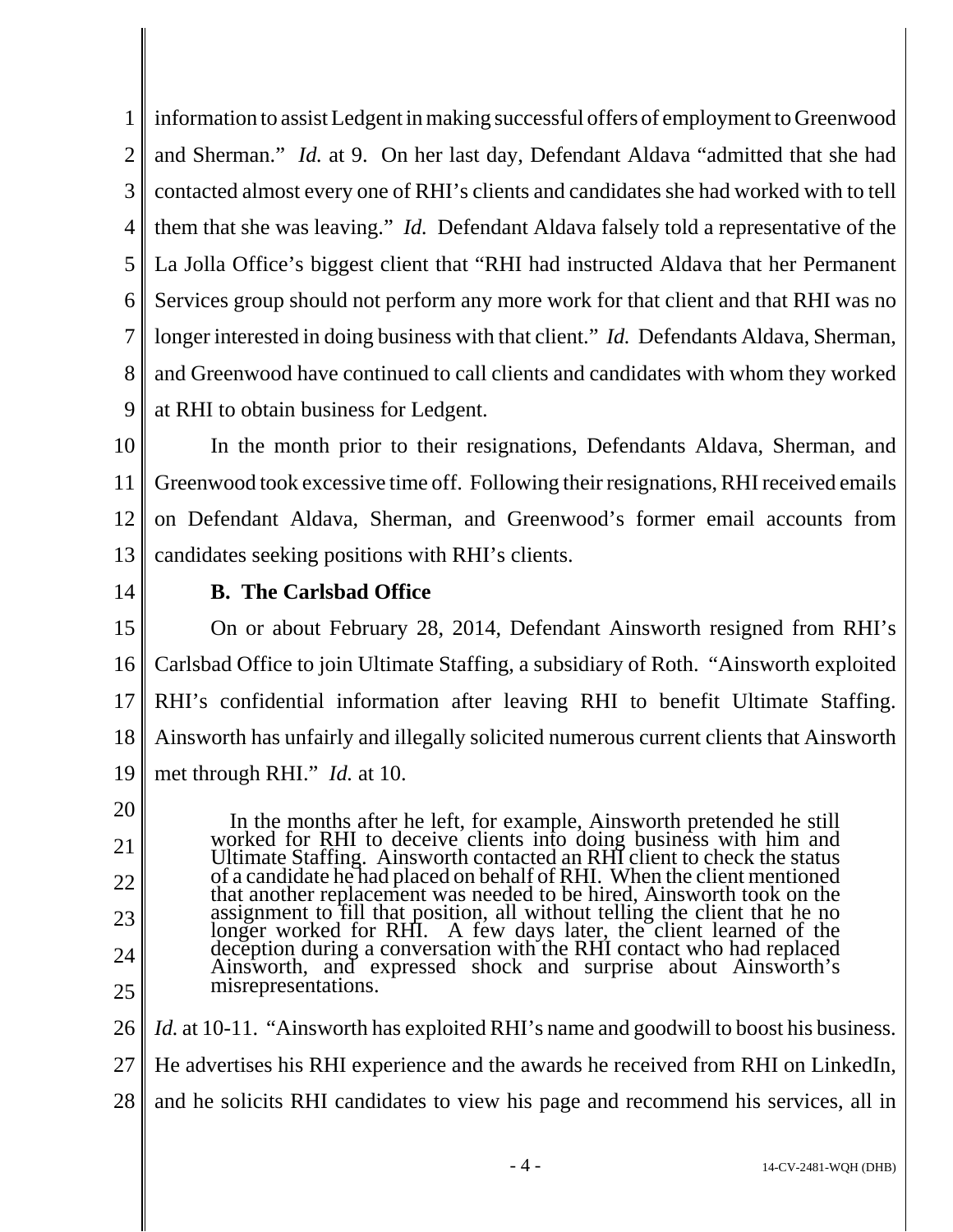1 2 3 4 5 6 7 violation of his contract." *Id.* at 11. "Ainsworth has also continued soliciting RHI's clients using RHI's confidential business information to gain an unfair competitive advantage. At least two RHI clients are now working with Ainsworth on behalf of Ultimate Staffing, as he, upon information and belief, was able to exploit his knowledge of RHI's confidential and proprietary business information to craft his offers to the clients." *Id.* "Ainsworth has also sent blast solicitation e-mails to RHI's temporary employee lists, in violation of his contract and the law." *Id.*

8 9 10 11 12 13 On or about March 24, 2014, Defendant Hernandez resigned from RHI to join Ultimate Staffing. "He too continues to advertise his RHI experience on LinkedIn to gain business for Ultimate Staffing." *Id.* "Over the course of his employment with RHI, Hernandez printed a lot of RHI's confidential business materials and put them in a training binder. That binder has not been seen at RHI's Carlsbad office since Hernandez left." *Id.*

14 15 Defendants Ainsworth and Hernandez have attempted to solicit a current RHI employee, Danielle Healis.

16

### **C. The Orange Office**

17 18 19 20 21 In July 2014, Defendant Schweitzer resigned from RHI to work at Ledgent. Defendant Schweitzer has contacted and attempted to solicit business from an RHI client without disclosing that she no longer worked for RHI. "Schweitzer's LinkedIn profile also represents that she is currently employed by both Ledgent and RHI." *Id.* at 12.

22 23 24 25 26 27 28 Plaintiff asserts twenty-two claims for relief: (1) breach of fiduciary duty against Defendant Aldava; (2) breach of written contract against Defendant Aldava; (3) breach of the implied covenant of good faith and fair dealing against Defendant Aldava; (4) tortious interference with contract against Defendant Aldava; (5) tortious interference with prospective economic advantage against Defendant Aldava; (6) tortious interference with prospective economic advantage against Defendant Aldava; (7) violation of the Lanham Act, 15 U.S.C. section 1125, against Defendant Ainsworth; (8)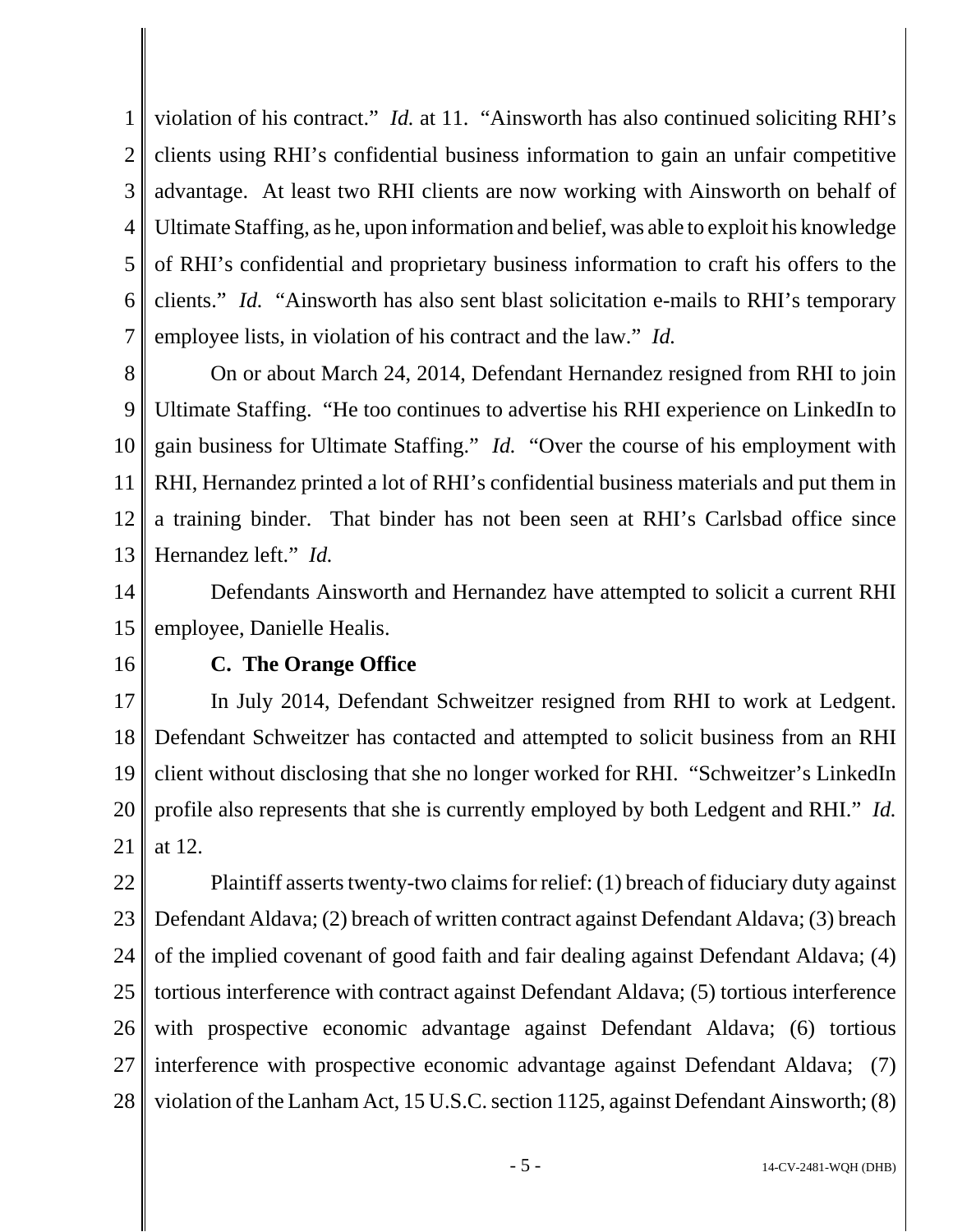1 2 3 4 5 6 7 8 9 10 11 12 13 14 breach of written contract against Defendant Ainsworth; (9) breach of the implied covenant of good faith and fair dealing against Defendant Ainsworth; (10) tortious interference with prospective economic advantage against Defendant Ainsworth; (11) violation of the Lanham Act, 15 U.S.C. section 1125, against Defendant Schweitzer; (12) breach of written contract against Defendant Schweitzer; (13) breach of the implied covenant of good faith and fair dealing against Defendant Schweitzer; (14) breach of written contract against Defendant Hernandez; (15) breach of the implied covenant of good faith and fair dealing against Defendant Hernandez; (16) breach of fiduciary duty against Defendant Sherman; (17) breach of written contract against Defendant Sherman; (18) breach of the implied covenant of good faith and fair dealing against Defendant Sherman; (19) breach of written contract against Defendant Greenwood; (20) breach of the implied covenant of good faith and fair dealing against Defendant Greenwood; (21) violation of California Business & Professions Code sections 17200 *et seq.* ("UCL") against all Defendants; and (22) unfair competition against all Defendants.

15 16 17 Plaintiff requests restitution, compensatory damages, consequential damages, punitive damages, exemplary damages, injunctive relief, prejudgement interest, attorneys' fees, and costs.

#### 18 **III. 12(b)(6) Standard**

19 20 21 22 23 24 25 Federal Rule of Civil Procedure 12(b)(6) permits dismissal for "failure to state a claim upon which relief can be granted." Fed. R. Civ. P. 12(b)(6). Federal Rule of Civil Procedure 8(a) provides that "[a] pleading that states a claim for relief must contain ... a short and plain statement of the claim showing that the pleader is entitled to relief." Fed. R. Civ. P.  $8(a)(2)$ . Dismissal under Rule 12(b)(6) is appropriate where the complaint lacks a cognizable legal theory or sufficient facts to support a cognizable legal theory. *See Balistreri v. Pacifica Police Dep't*, 901 F.2d 696, 699 (9th Cir. 1990).

26 27 28 "[A] plaintiff's obligation to provide the 'grounds' of his 'entitle[ment] to relief' requires more than labels and conclusions, and a formulaic recitation of the elements of a cause of action will not do." *Bell Atl. Corp. v. Twombly*, 550 U.S. 544, 555 (2007)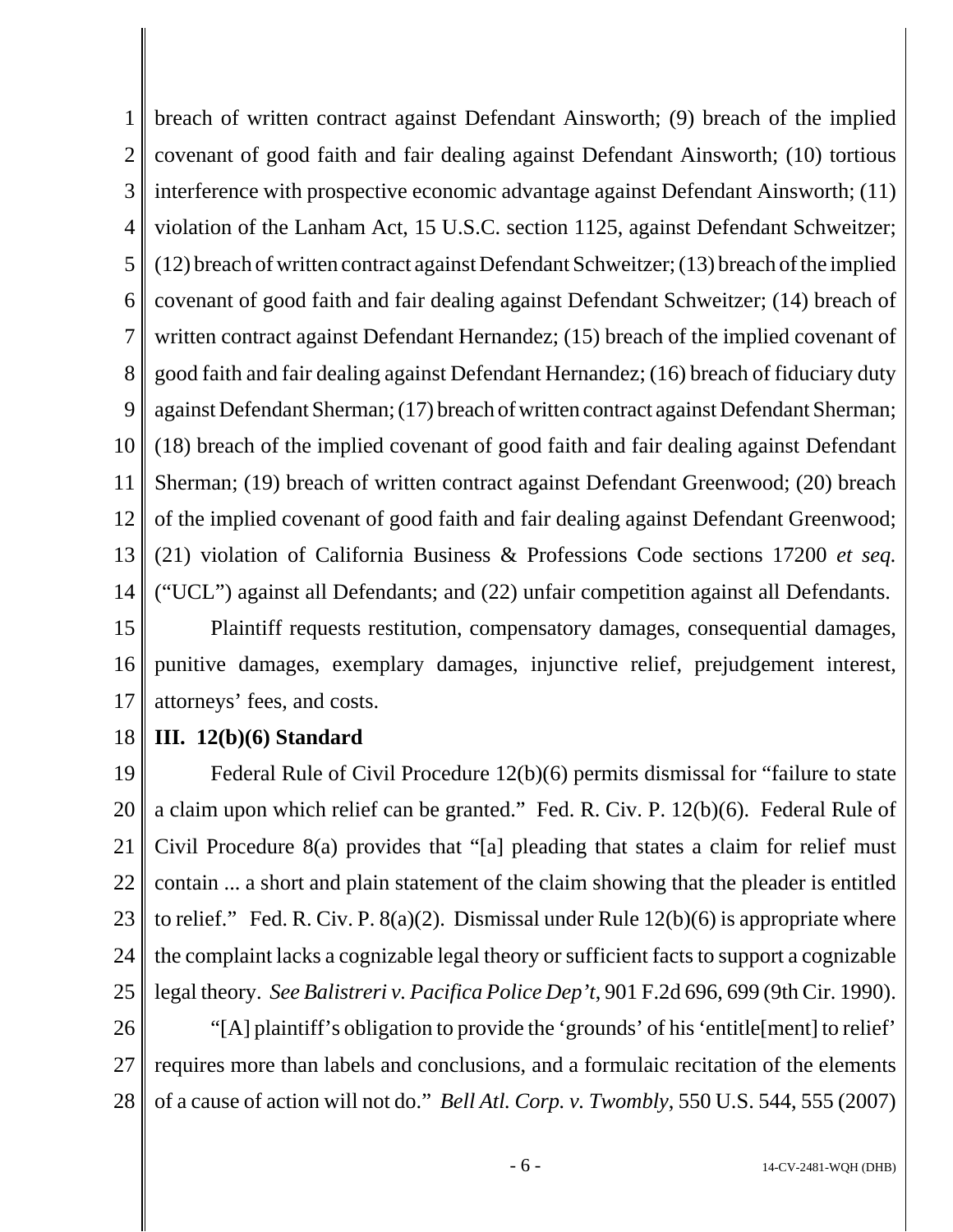1 2 3 4 5 6 7 8 9 10 11 12 13 14 15 (quoting Fed. R. Civ. P. 8(a)). "To survive a motion to dismiss, a complaint must contain sufficient factual matter, accepted as true, to 'state a claim to relief that is plausible on its face.'" *Ashcroft v. Iqbal*, 556 U.S. 662, 678 (2009) (quoting *Twombly*, 550 U.S. at 570). "A claim has facial plausibility when the plaintiff pleads factual content that allows the court to draw the reasonable inference that the defendant is liable for the misconduct alleged." *Id*. (citation omitted). "[T]he tenet that a court must accept as true all of the allegations contained in a complaint is inapplicable to legal conclusions. Threadbare recitals of the elements of a cause of action, supported by mere conclusory statements, do not suffice." *Id.* (citation omitted). "When there are well-pleaded factual allegations, a court should assume their veracity and then determine whether they plausibly give rise to an entitlement to relief." *Id*. at 679. "In sum, for a complaint to survive a motion to dismiss, the non-conclusory factual content, and reasonable inferences from that content, must be plausibly suggestive of a claim entitling the plaintiff to relief." *Moss v. U.S. Secret Serv.*, 572 F.3d 962, 969 (9th Cir. 2009) (quotations and citation omitted).

16 **IV. Discussion**

17 18 19 20 21 22 23 24 25 26 27 28 Defendants seek dismissal of Plaintiff's second, eighth, twelfth, fourteenth, and seventeenth claims for breach of written contract and Plaintiff's ninth, thirteenth, fifteenth, and eighteenth claims for breach of the implied covenant of good faith and fair dealing on the grounds that these claims seek to enforce Paragraph Thirteen of Defendants' employment agreements. Defendants contend that Paragraph Thirteen is a covenant not to compete that is void under California Business & Professions Code section 16600. Defendants seek dismissal of Plaintiff's first (breach of fiduciary duty against Defendant Aldava), sixth (tortious interference with prospective economic advantage against Defendant Aldava), tenth (tortious interference with prospective economic advantage against Defendant Ainsworth), and sixteenth (breach of fiduciary duty against Defendant Sherman) claims on the grounds that they are displaced by California's Uniform Trade Secrets Act ("CUTSA"). Defendants seek dismissal of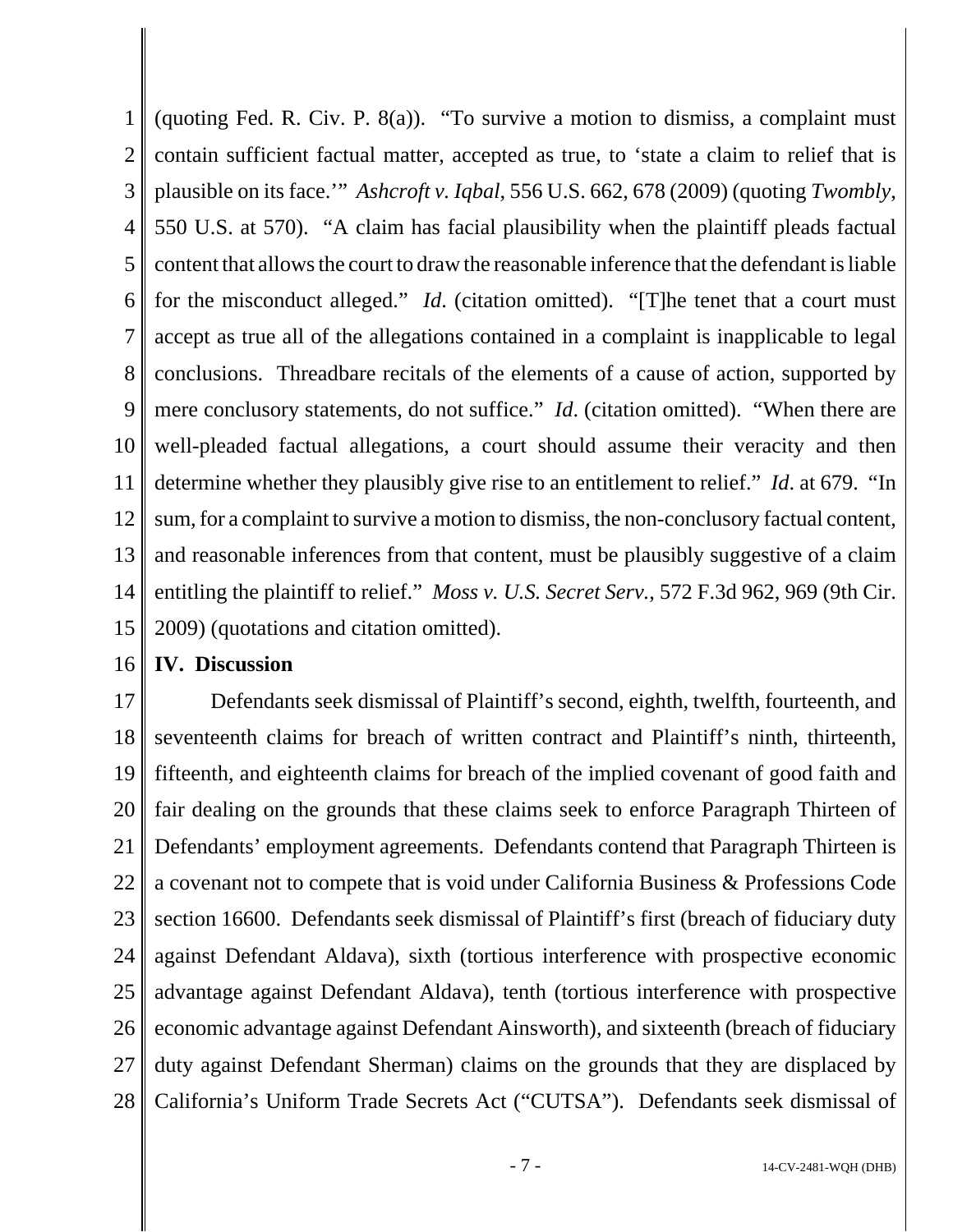1 2 Plaintiff's twenty-second claim for unfair competition on the ground that it is duplicative of Plaintiff's twenty-first claim for violation of the UCL.

3

4

5

6

7

8

9

10

### **A. Enforceability of Paragraph Thirteen**

The Complaint alleges that Paragraph Thirteen of Defendants' employment agreements provides:

Wrongful Use of Employer's Name. After termination of Employee's employment with Employer, **Employee shall not indicate on any stationary, business card, advertising, solicitation or other business materials that Employee is or was formerly an employee of Employer, any of its divisions, or any of the RHI Companies except in the bona fide submission of resumes and the filling out of applications in the course of seeking employment.** The provisions of this Section shall survive termination of either Employee's employment or this Agreement for any reason.

11 (ECF No. 1-1 at 14) (emphasis in original); *see also id.* at 39, 47, 56, 65, 73, 81.

12 13 14 15 16 17 18 19 20 Defendants contend that this provision is void under California Business & Professions Code section 16600 because it is a "limitation on Defendants' ability to work post employment with the plaintiff." (ECF No. 6-1 at 4). Defendants contend that their background and experience is a "fundamental sales tool," and taking away their ability to use it is "an unlawful limitation on their ability to practice their vocation...." *Id.* Defendants contend that Plaintiff's second, eight, twelfth, fourteenth, and seventeenth claims for breach of written contract and Plaintiff's ninth, thirteenth, fifteenth, and eighteenth claims for bad faith are not actionable "to the extent they seek to enforce an unlawful restraint on trade." *Id.* at 5.

21 22 23 24 25 26 27 28 Plaintiff contends that the motion to dismiss should be denied because Defendants' contentions, if accepted, would not dispose of these claims in their entirety. Plaintiff contends that Paragraph Thirteen is not void under California Business & Professions Code section 16600 because it only limits Defendants from "exploiting their prior connections with RHI in stationary, business cards, advertising, solicitation, or other business materials to compete with RHI—in other words, using RHI's own name and brand to compete with RHI." (ECF No. 7 at 10). Plaintiff contends that its concern with using RHI's brand is legitimate because "at least two of the individual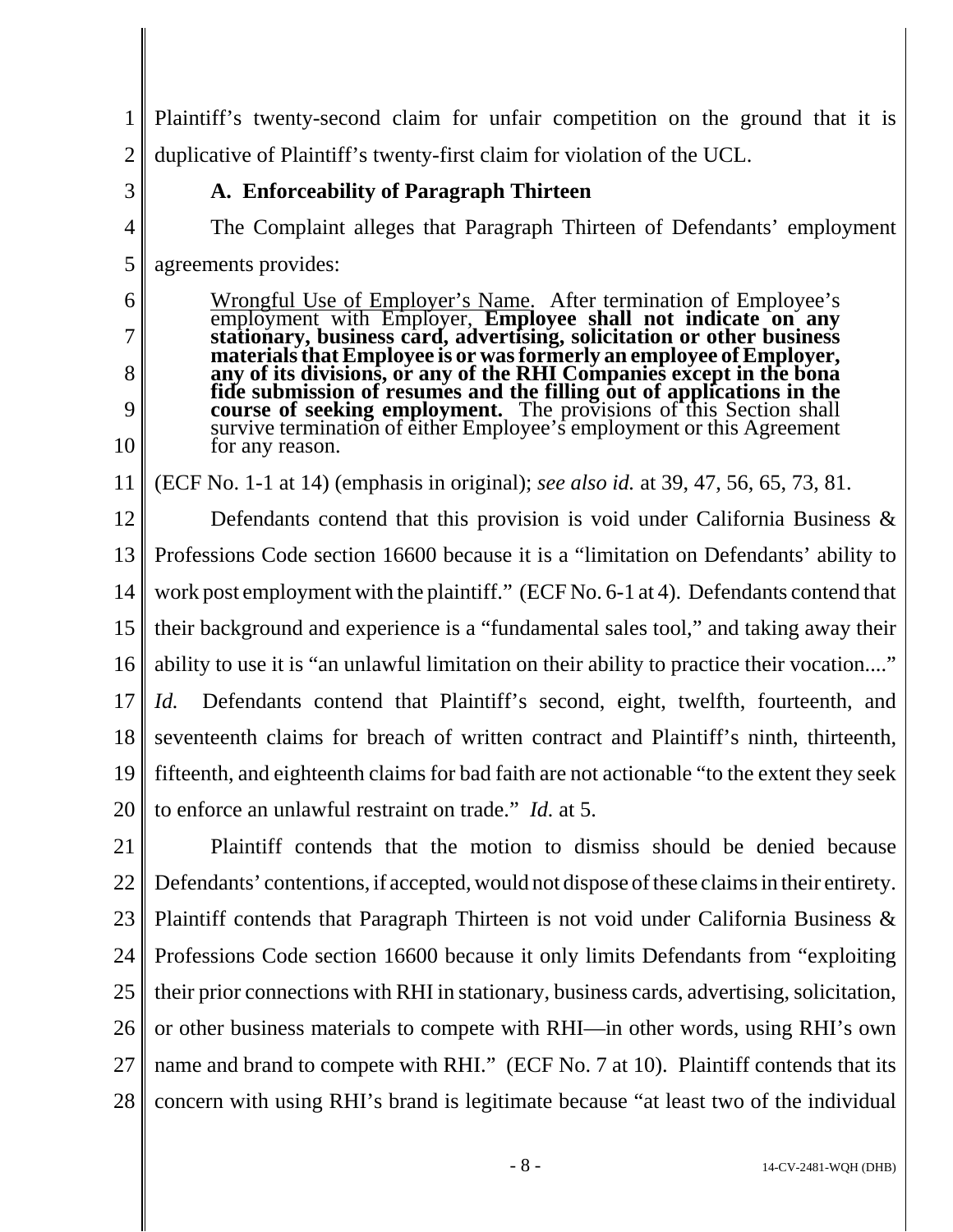1 2 Defendants misrepresented themselves and continued to hold themselves out as RHI employees." *Id.* Plaintiff contends that Defendant has cited no case law to support its argument that Paragraph Thirteen is unenforceable.

3

4 5 6 7 8 9 10 11 12 13 14 15 16 17 18 19 20 21 Section 16600 provides: "Except as provided in this chapter, every contract by which anyone is restrained from engaging in a lawful profession, trade, or business of any kind is to that extent void." Cal. Bus. & Prof. Code § 16600. "Under the statute's plain meaning, therefore, an employer cannot by contract restrain a former employee from engaging in his or her profession, trade, or business unless the agreement falls within one of the exceptions to the rule." *Edwards v. Arthur Andersen LLP*, 44 Cal. 4th 937, 946 (2008). "Today in California, covenants not to compete are void, subject to" exceptions provided by sections 16601, 16602, and 16602.5 (non-competition agreements in the sale or dissolution of corporations, partnerships, and limited liability corporations, respectively). *Id.* at 945-46. The Ninth Circuit recognizes a trade secret exception to section 16600. *See Asset Marketing Sys., Inc. v. Gagnon*, 542 F.3d 748, 758 (9th Cir. 2008) ("Under California law, non-competition agreements are unenforceable unless necessary to protect an employer's trade secret."). "California courts 'have been clear in their expression that section 16600 represents a strong public policy of the state which should not be diluted by judicial fiat.'" *Edwards*, 44 Cal. 4th at 950 (citing *Scott v. Snelling and Snelling, Inc.*, 732 F. Supp. 1034 (N.D. Cal. 1990)). Restraints are unlawful whether or not they are "unreasonable" or "overbroad." *Id.* at 951.

- 22 23 24 In this case, the Complaint incorporates by reference and attaches the employment agreements as exhibits. Paragraph Thirteen of the employment agreements provides:
- 25

26

- 27
- 
- 28

After termination of Employee's employment with Employer, Employee shall not indicate on any stationary, business card, advertising, solicitation or other business materials that Employee is or was formerly an employee of Employer, any of its divisions, or any of the RHI Companies except in the bona fide submission of resumes and the filling out of applications in the course of seeking employment.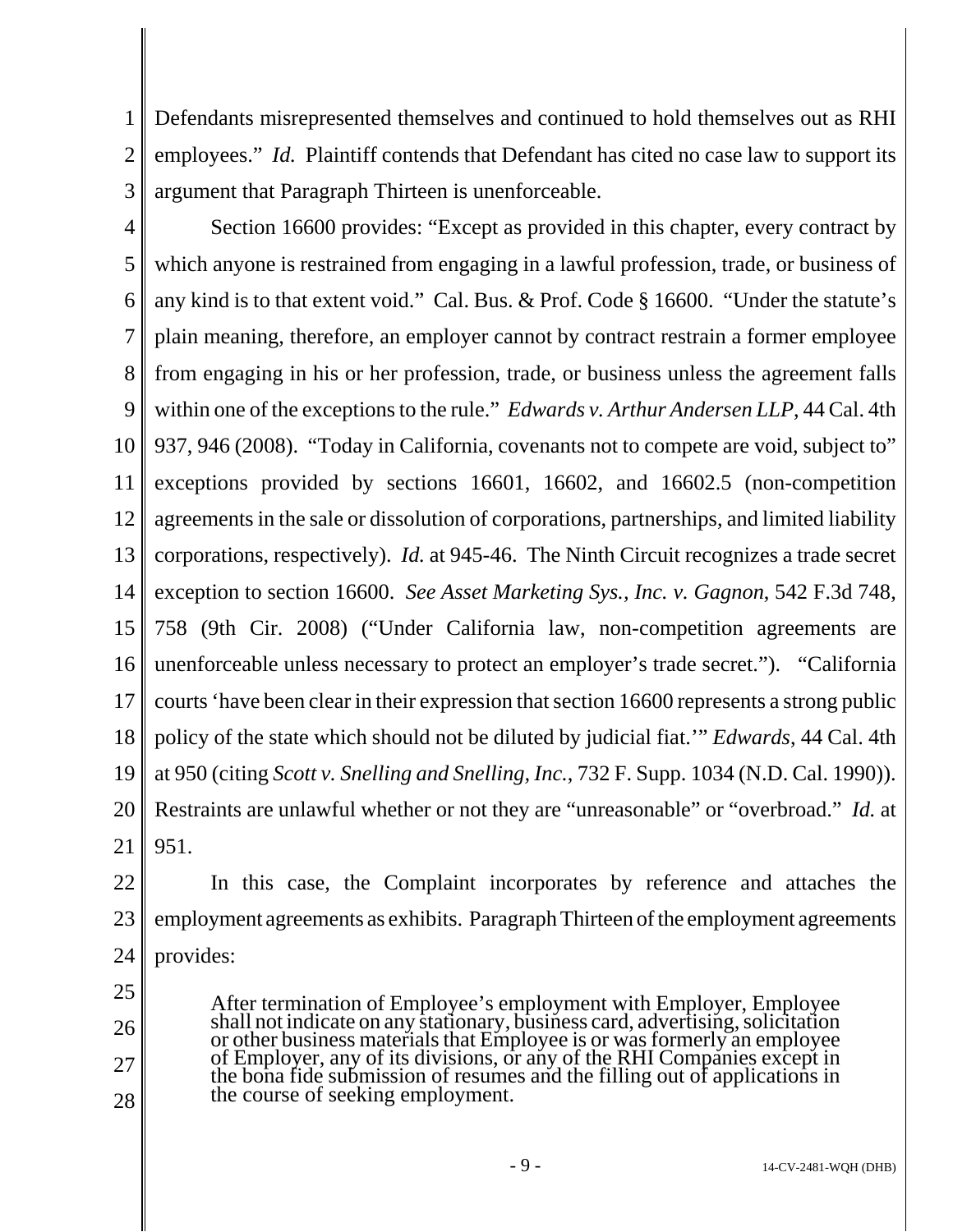1 2 *See* ECF No. 1-1 at 39. Paragraph Fourteen of the employment agreements provides, in relevant part:

3

4

5

6

7

In view of Employee's access to confidential information and trade secrets and in consideration of the value of such property to Employer and the other RHI Companies, Employee expressly acknowledges that the covenants set forth in Sections 9, 10, 11, and 13 are reasonable and necessary in order to protect and maintain the proprietary and other legitimate business interests of Employer and the other RHI Companies, and that the enforcement thereof would not prevent Employee from earning a livelihood.

8 9 10 11 12 13 14 15 *See id.* Plaintiff's second, eighth, twelfth, fourteenth, and seventeenth claims for breach of written contract allege that Defendants Aldava, Ainsworth, Schweitzer, Hernandez, and Sherman "breached Paragraph 13 by touting [their] RHI experience and background for [their] new employer[s'] benefit." *Id.* at 16, 21, 25, 27. Plaintiff's ninth, thirteenth, fifteenth, and eighteenth claims incorporate the allegations of Plaintiff's eighth, twelfth, fourteenth, and seventeenth claims and allege that Defendants Ainsworth, Schweitzer, Hernandez, and Sherman breached the implied covenant of good faith and fair dealing.

16 17 18 19 20 21 22 23 24 25 26 27 28 Each of these claims seek, among other things, to hold Defendants liable for "touting [their] RHI experience and background for [their] new employer[s'] benefit" or "purporting to still work for RHI while soliciting business from an RHI client with which [they] had worked while employed by RHI" in violation of Paragraph Thirteen. Paragraph Thirteen of the employment agreements, by its terms, places some restriction on Defendants' practicing their profession after terminating employment with RHI. The Court finds that the Complaint fails to allege sufficient facts "plausibly suggestive of a claim entitling the plaintiff to relief" for breach of Paragraph 13, i.e., facts showing that Paragraph 13 is enforceable. *Moss*, 572 F.3d at 969; *see also Global Private Funding, Inc. v. Empyrean West, LLC*, No. CV 13-04622, 2014 WL 4542398, at \* 5 (C.D. Cal. Sept. 11, 2014) ("[A]s Defendants point out, California law disfavors covenants not to compete and only allows them in specific situations. Plaintiff must allege more facts regarding the alleged breach and how the agreement itself is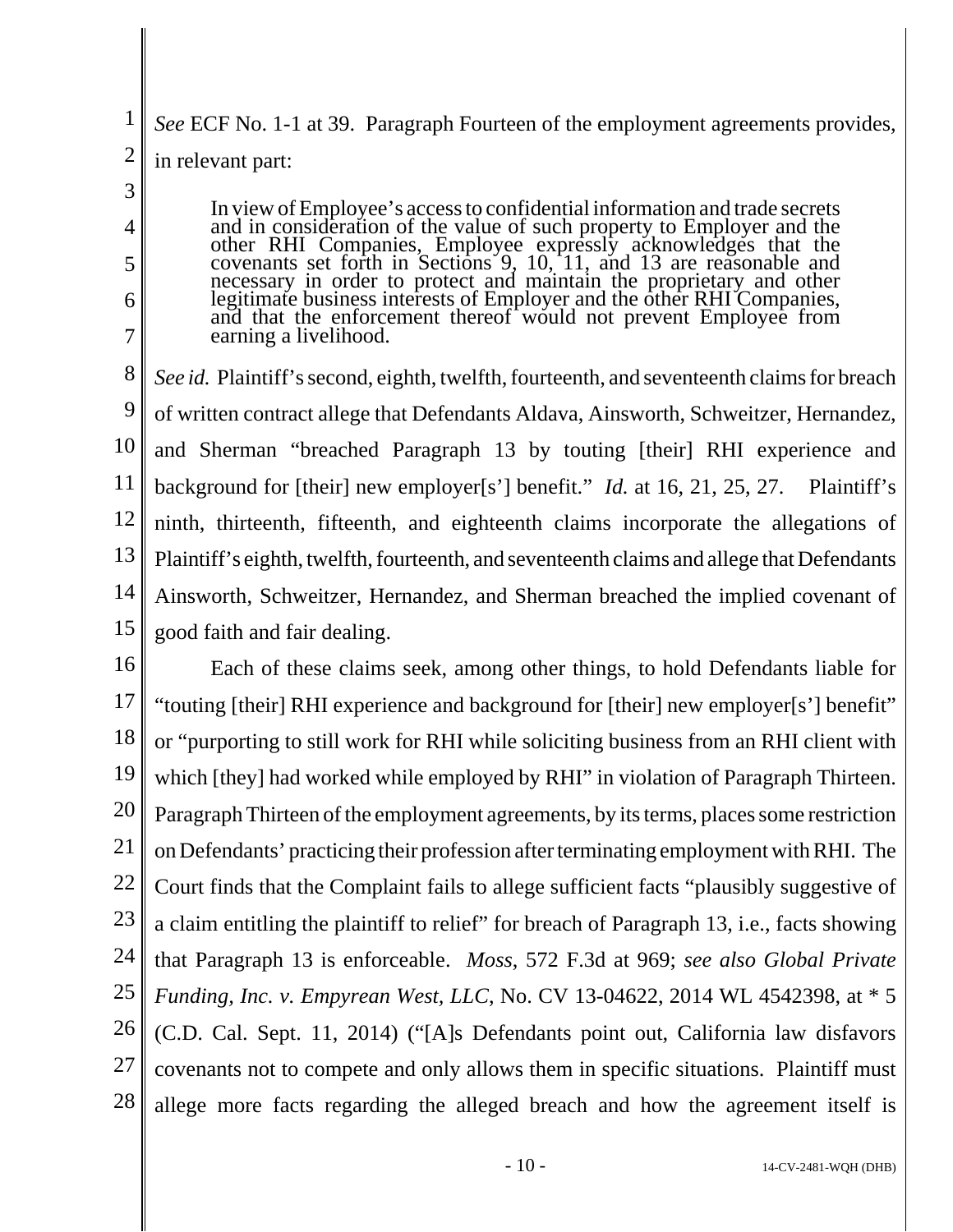1 2 3 4 5 6 7 8 9 10 enforceable under California law.") (citing *Edwards*, 44 Cal. 4th at 945-46); *Farmers Ins. Exch. v. Steele Ins. Agency, Inc.*, No. 2:13-cv-00784, 2013 WL 3872950, at \*13 (E.D. Cal. July 25, 2013) (finding that the plaintiffs had alleged sufficient facts to demonstrate that the non-solicitation provisions of an employment contract were enforceable under the trade secret exception because the plaintiffs "have pled facts adequate to establish a claim for misappropriation of trade secrets"). Defendants' motion to dismiss Plaintiff's second, eighth, ninth, twelfth, thirteenth, fourteenth, fifteenth, seventeenth, and eighteenth claims for breaches of contract and breaches of the implied covenant of good faith and fair dealing is granted to the extent these claims seek to enforce Paragraph Thirteen of the Employment Agreements.

11

#### **B. Displacement by the CUTSA**

12 13 14 15 16 17 18 19 20 21 22 23 24 25 26 27 28 Defendants contend that Plaintiff's first (breach of fiduciary duty against Defendant Aldava), sixth (tortious interference with prospective economic advantage against Defendant Aldava), tenth (tortious interference with prospective economic advantage against Defendant Ainsworth), and sixteenth (breach of fiduciary duty against Defendant Sherman) claims on the grounds that they are preempted (or superseded or displaced) by the CUTSA. Defendants contend that these claims are clearly preempted to the extent they are based on Defendant's alleged use of trade secret information. Defendants contend that these claims are not actionable to the extent Plaintiff seeks to hold Defendants liable for using information that is not a trade secret. Plaintiff contends that these claims are not based on trade secret misappropriation. Plaintiff contends that claims based on misuse of confidential and proprietary information are actionable and not preempted by the CUTSA. Plaintiff contends that these claims should not be dismissed because they allege wrongdoing independent of misuse of proprietary and confidential information, such as Defendant Aldava spending large amounts of time away from the office while still employed. Finally, Plaintiff contends that the issue of displacement by the CUTSA is not properly resolved on a motion to dismiss filed before the commencement of discovery.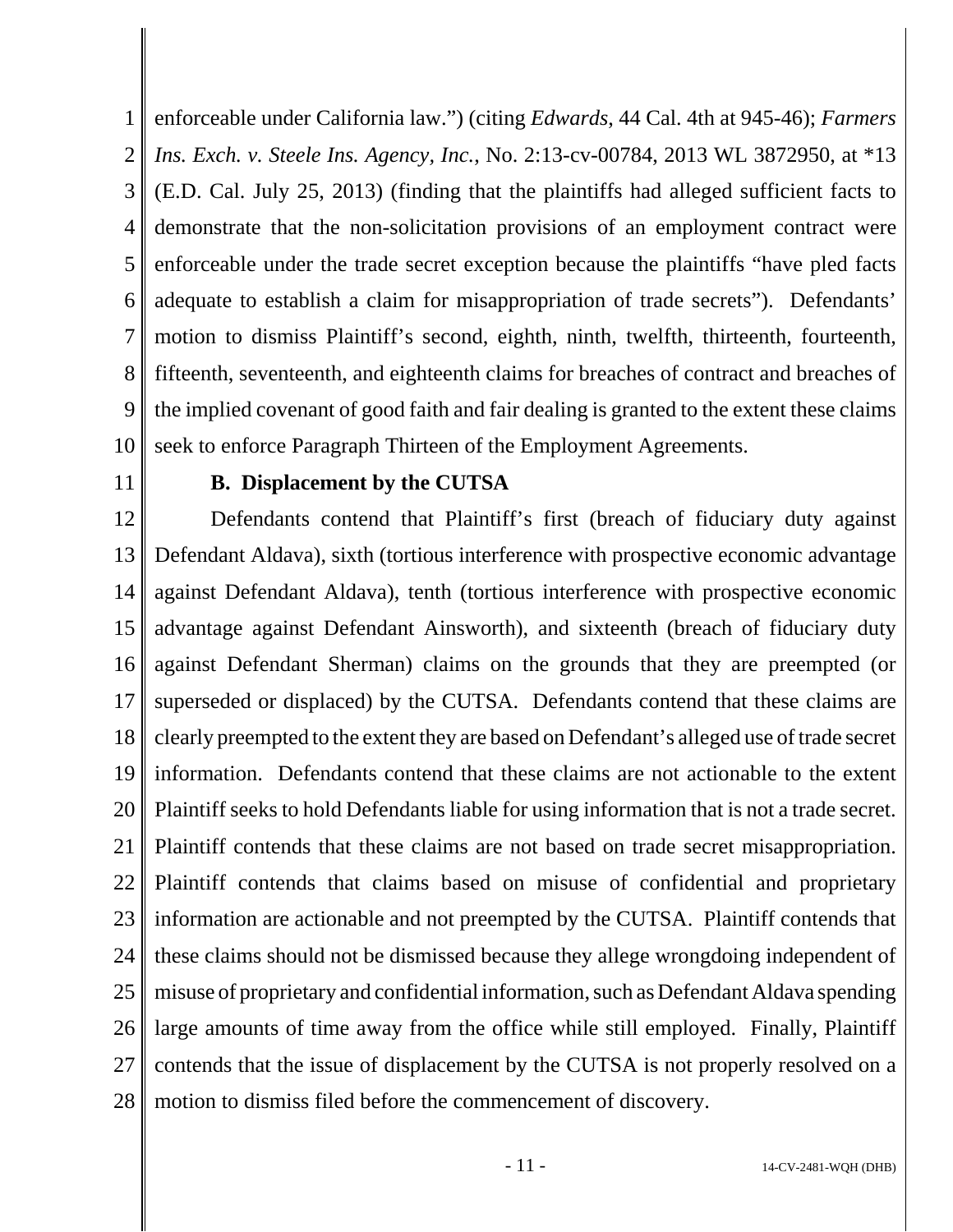|                  | The CUTSA provides for various remedies for the misappropriation of trade                                                                                                           |
|------------------|-------------------------------------------------------------------------------------------------------------------------------------------------------------------------------------|
| 2                | secrets. See Cal. Civ. Code §§ 3426.2-3526.4. "Misappropriation" is defined as                                                                                                      |
| 3                | follows:                                                                                                                                                                            |
| 4                | (1) Acquisition of a trade secret of another by a person who knows or has<br>reason to know that the trade secret was acquired by improper means; or                                |
| 5<br>6           | (2) Disclosure or use of a trade secret of another without express or<br>implied consent by a person who:                                                                           |
| 7                | (A) Used improper means to acquire knowledge of the trade secret; or                                                                                                                |
| 8                | (B) At the time of disclosure or use, knew or had reason to know that his<br>or her knowledge of the trade secret was:                                                              |
| 9<br>10          | (I) Derived from or through a person who had utilized improper means to<br>acquire it;                                                                                              |
| 11               | (ii) Acquired under circumstances giving rise to a duty to maintain its<br>secrecy or limit its use; or                                                                             |
| 12<br>13         | (iii) Derived from or through a person who owed a duty to the person<br>seeking relief to maintain its secrecy or limit its use; or                                                 |
| 14<br>15         | (C) Before a material change of his or her position, knew or had reason to<br>know that it was a trade secret and that knowledge of it had been acquired<br>by accident or mistake. |
| 16               | Cal. Civ. Code $\S$ 3426.1(b). "Trade secret" is defined as "information, including a                                                                                               |
| 17               | formula, pattern, compilation, program, device, method, technique, or process, that: (1)                                                                                            |
| 18               | Derives independent economic value, actual or potential, from not being generally                                                                                                   |
| 19 <sup>  </sup> | known to the public or to other persons who can obtain economic value from its                                                                                                      |
| 20               | disclosure or use; and (2) Is the subject of efforts that are reasonable under the                                                                                                  |
| 21               | circumstances to maintain its secrecy." Cal. Civ. Code § 3426.1(d).                                                                                                                 |
| 22               | "At least as to common law trade secret misappropriation claims, 'UTSA                                                                                                              |
| 23               | occupies the field in California." K.C. Multimedia, Inc. v. Bank of Am. Tech. &                                                                                                     |
| 24               | Operations, Inc., 171 Cal. App. 4th 939, 954 (2009) (quoting Acculmage Diagnostics                                                                                                  |
| 25               | Corp. v. Teraecon, Inc., 260 F. Supp. 2d 941, 953 (N.D. Cal. 2003)). The CUTSA                                                                                                      |
| 26               |                                                                                                                                                                                     |
| 27               |                                                                                                                                                                                     |
| 28               |                                                                                                                                                                                     |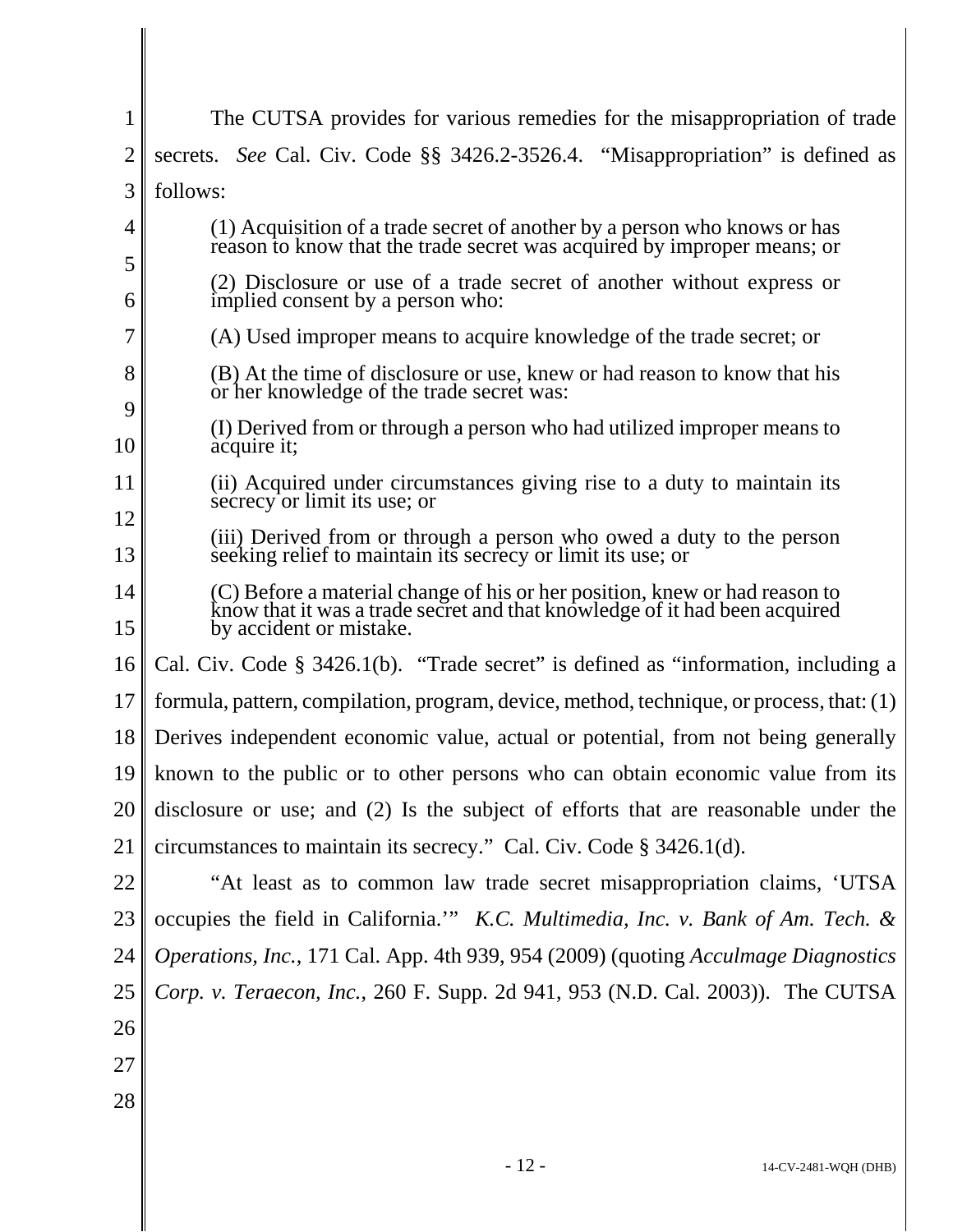1 2 3 4 5 6 7 8 9 10 11 12 13 14 15 16 17 18 19 20 21 22 23 24 25 26 contains two clauses related to displacement:<sup>1</sup> "(a) [e]xcept as otherwise expressly provided, this title does not supersede any statute relating to misappropriation of a trade secret, or any statute otherwise regulating trade secrets ... (b) [t]his title does not affect (1) contractual remedies, whether or not based upon misappropriation of a trade secret, (2) other civil remedies that are not based upon misappropriation of a trade secret, or (3) criminal remedies, whether or not based upon misappropriation of a trade secret." Cal. Civ. Code § 3426.7(a)-(b). "[S]ection 3426.7, subdivision (b), preempts common law claims that are 'based on the same nucleus of facts as the misappropriation of trade secrets claim for relief.'" *K.C. Multimedia*, 171 Cal. App. 4th at 958 (quoting *Digital Envoy, Inc. v. Google, Inc.*, 370 F. Supp. 2d 1025, 1035 (N.D. Cal. 2005)). A common law tort claim does not survive CUTSA preemption merely because it seeks "'something more' than trade secret relief." *K.C. Multimedia*, 171 Cal. App. 4th at 958. "[T]he determination of whether a claim is based on trade secret misappropriation is largely factual." *Id.* at 954 (comparing allegations of the causes of action in the operative complaint and concluding that causes of action for breach of confidence, interference with contract, and common law unfair competition were displaced because the wrongful conduct alleged involved the same nucleus of operative fact as a trade secret misappropriation claim). Common law tort claims are displaced by the CUTSA where they are either "based upon misappropriation of a trade secret ... or they are based upon no legally significant events at all." *Silvaco Data Sys. v. Intel Corp.*, 184 Cal. App. 4th 210, 236 (2010). In other words, common law tort claims are displaced by the CUTSA where they "do not genuinely allege 'alternative legal theories' but are a transparent attempt to evade the strictures of CUTSA by restating a trade secrets claim as something else." *Id.* at 240. A common law tort claim is not displaced by the CUTSA where the alleged wrongdoing "is not based on the existence of a trade secret." *Angelica Textile Servs., Inc. v. Park*, 220 Cal. App. 4th 495, 508 (2013) (holding that

27

<sup>28</sup> <sup>1</sup> The Court uses the term "displacement." Courts have also used "supersession" and "preemption" to describe the CUTSA's effect on common law tort causes of action related to trade secret misappropriation.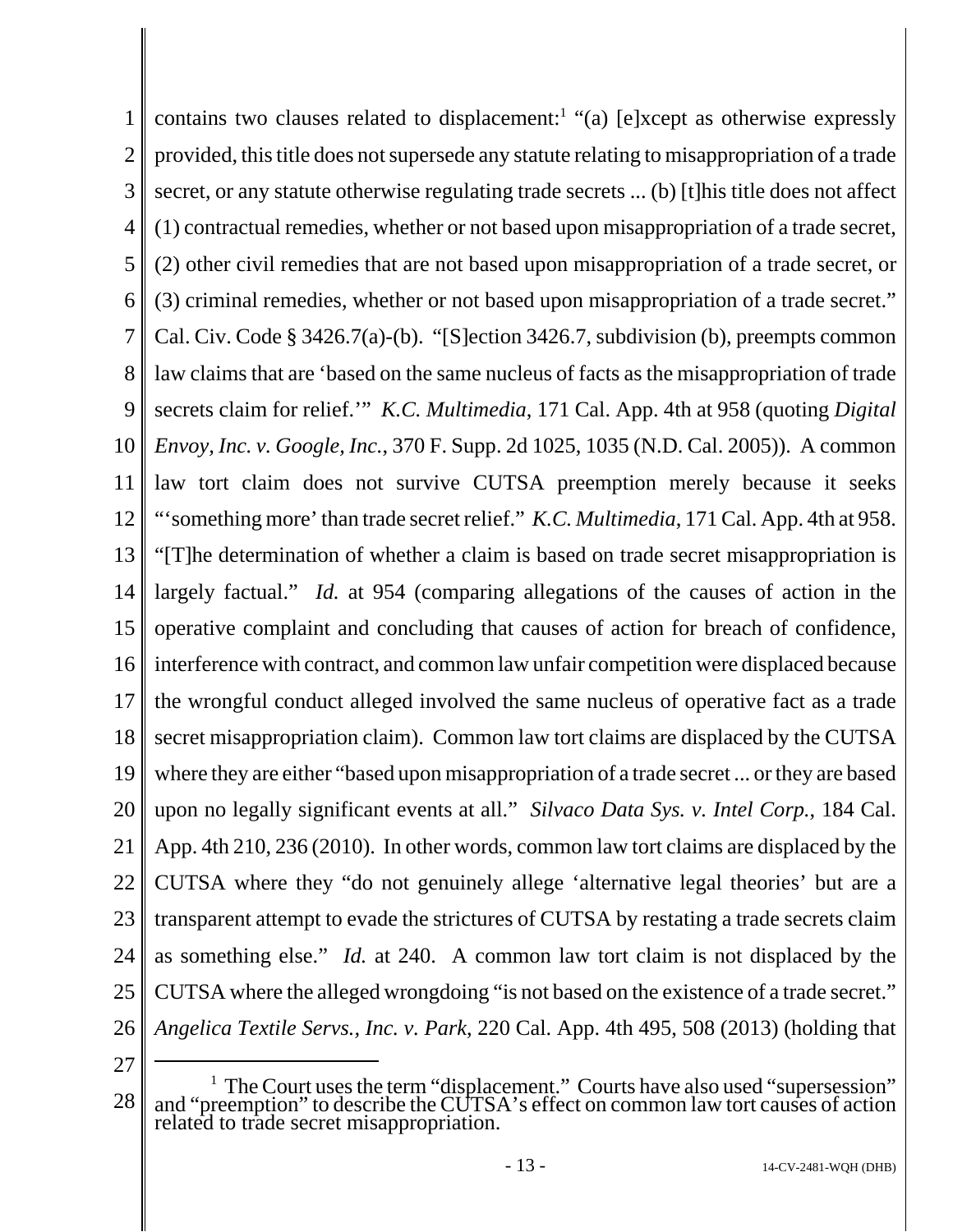1 2 3 a conversion claim against a former employee who took documents with him upon leaving the plaintiff's employ was not displaced by the CUTSA, where the conversion claim could be based on the taking of "tangible property" that was not a trade secret).

4 5 6 7 8 9 10 11 12 13 14 15 16 17 18 19 20 21 22 23 24 25 26 27 28 "[T]he majority of district courts that have considered *Silvaco* have held that CUTSA supersedes claims based on the misappropriation of information that does not satisfy the definition of trade secret under CUTSA." *SunPower Corp. v. SolarCity Corp.*, No. 12-CV-00694, 2012 WL 6160472, at \*6 (N.D. Cal. Dec. 11, 2012); *see also id.* at \*9 ("T]he Court concludes that SunPower's claims based on its non-trade secret proprietary information are superseded unless one of the following conditions is met: (1) SunPower can allege facts that show that the [non-trade secret proprietary] information ... was made property by some provision of positive law, ... on grounds that are qualitatively different from the grounds upon which trade secrets are considered property ... or (2) it can otherwise be concluded that SunPower's Non-Trade Secret Claims allege wrongdoing that is material[ly] distinct[ ] [from] the wrongdoing alleged in a [C]UTSA claim...") (citations and internal quotations omitted); *FormFactor, Inc. v. Micro-Probe, Inc.*, No. C. 10-3095, 2012 WL 2061520, at \*14-15 (N.D. Cal. June 7, 2012) (holding that a breach of confidence claim based on misappropriation of confidential information is displaced by the CUTSA); *Heller v. Cepia, L.L.C.*, No. C 11-01146, 2012 WL 13572, at \*7 (N.D. Cal. Jan. 4, 2012) (holding that common law claims premised on "the wrongful taking and use of confidential business and proprietary information, regardless of whether such information constitutes trade secrets, are superceded by the CUTSA" absent allegations that the law confers property rights on the plaintiff's non-trade secret confidential information); *Mattel, Inc. v. MGA Entm't, Inc.*,782 F. Supp. 2d 911, 987 (C.D. Cal. 2011) ("[T]he Court concludes that UTSA supersedes claims based on the misappropriation of confidential information, whether or not that information meets the statutory definition of a trade secret."). *But see Leatt Corp. v. Innovative Safety Tech.*, LLC, No. 09-CV-1301, 2010 WL 2803947, at \*6 n. 5 (S.D. Cal. July 15, 2010) ("Plaintiff's unfair competition and tortious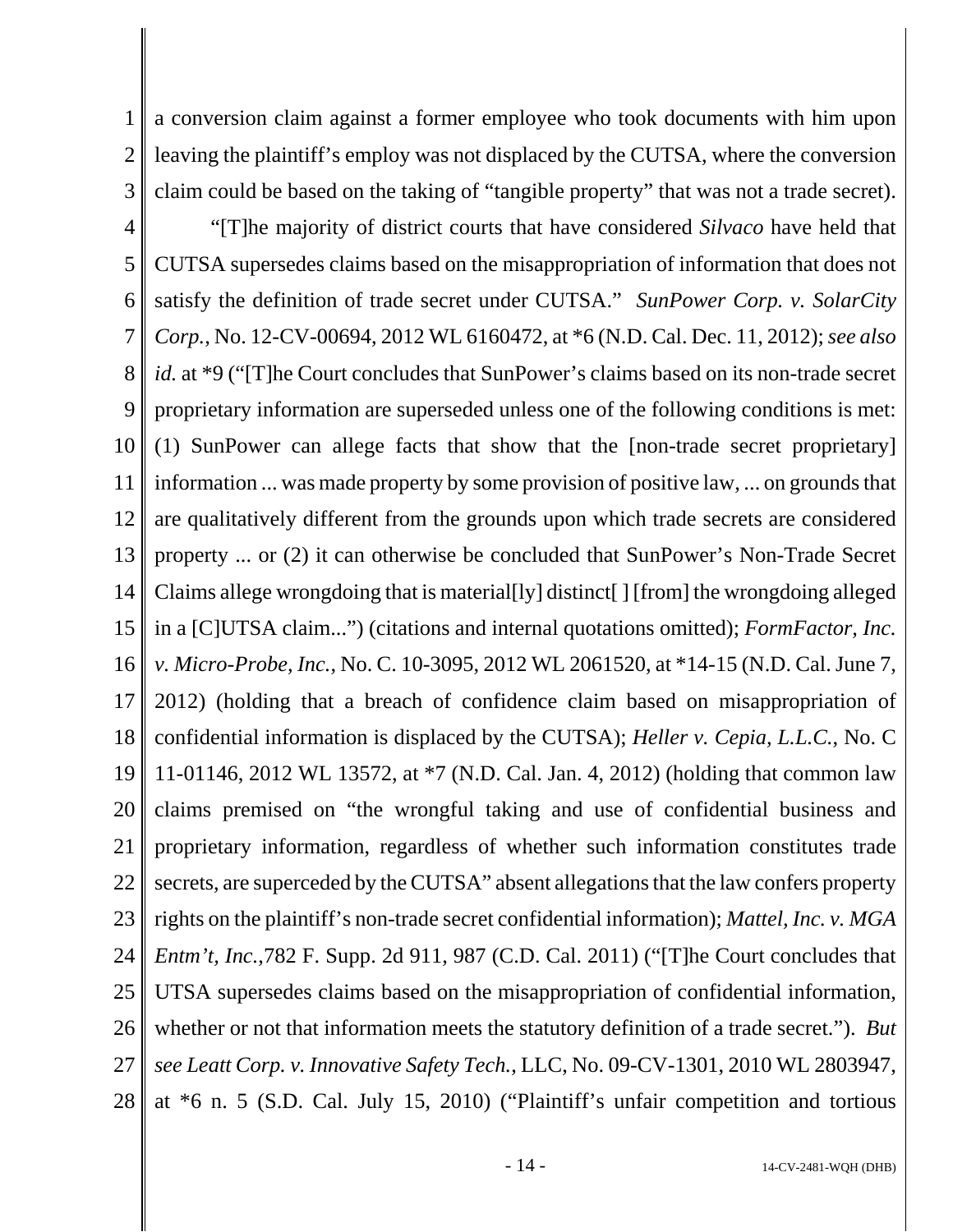1 2 3 4 interference claims are not preempted by the UTSA to the extent they depend on the misappropriation of otherwise confidential or proprietary, but not trade secret, information as well as upon knowledge of Plaintiff's prospective business relationships.").

5 6 7 8 9 10 11 12 13 14 15 16 17 18 19 20 District courts have taken differing approaches in analyzing claims that contain some allegations sounding in trade secret misappropriation and some allegations unrelated to trade secret misappropriation. *Compare Phoenix Tech. Ltd. v. DeviceVM*, No. C 09-04697, 2009 WL 4723400, at \*5 (N.D. Cal. Dec. 8, 2009) ("Although most of the allegations in the FAC supporting Plaintiff's UCL and tort claims concern Defendants' misuse of information that appears to fall within the definition of a "trade secret" under CUTSA, the Court will construe those claims as based on those facts that are not part of the nexus that forms the basis for their CUTSA claim. If, following discovery, there is not sufficient evidence to support these claims based on a distinct nexus of facts, Defendants may move for summary judgment at that time.") *with Farhang v. Indian Inst. of Tech., Kharagpur*, No C-08-02658, 2010 WL 2228936, at \*11 (N.D. Cal. June 1, 2010) (dismissing breach of fiduciary duty claim where two of the three categories of alleged wrongdoing were "based on the same nucleus of facts" as a trade secret claim and the third category, "using plaintiffs' business resources, business guidance, staff, and time to further a project for their own benefit[,] ... standing alone, does not give rise to a cause of action").

21

### **i. Dismissal on CUTSA Grounds as Premature**

22 23 24 25 26 27 28 In opposition, Plaintiff cites *Amron Int'l Diving Supply, Inc.*, 2011 WL 5025178, at \*10 for the proposition that CUTSA displacement is not properly resolved on a motion to dismiss because it is too early to tell whether the alleged confidential information constitutes a trade secret under the CUTSA. In reply, Defendants contend that the Court need not wait to resolve this issue because Plaintiff admits that the confidential information is not a trade secret. Defendants contend that Plaintiff's first, sixth, tenth, and sixteenth claims, as pled, are legally deficient due to CUTSA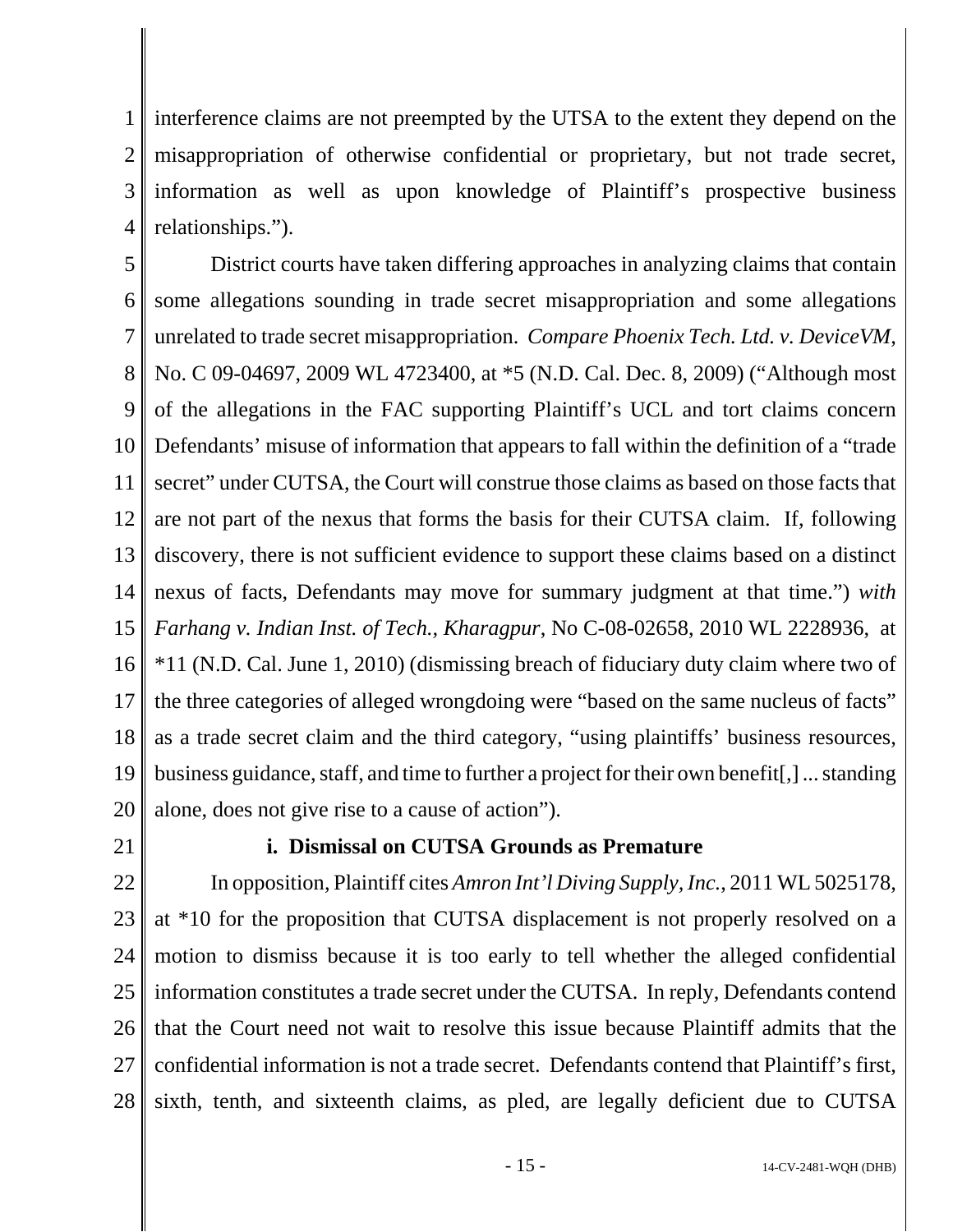1 displacement.

2 3 4 5 6 7 8 9 10 11 12 13 14 15 16 17 18 19 20 21 22 23 24 25 26 27 The California Court of Appeal has stated that "the determination of whether a claim is based on trade secret misappropriation is largely factual." *K.C. Multimedia*, 171 Cal. App. 4th at 954. The California Court of Appeal has engaged in this factual determination by looking to the facts alleged in a complaint. *See id.* at 959-962 (comparing allegations of the causes of action in the operative complaint and concluding that causes of action for breach of confidence, interference with contract, and common law unfair competition were displaced because the wrongful conduct alleged involved the same nucleus of operative fact as a trade secret misappropriation claim); *Silvaco*, 184 Cal. App. 4th at 238-240 (rejecting argument that it is premature to dismiss claims on CUTSA displacement grounds based on the allegations of the complaint and dismissing a conversion claim on CUTSA displacement grounds where no other property right aside from trade secrets was identified in the complaint). Numerous federal courts have dismissed common law tort claims as preempted by the CUTSA at the motion to dismiss stage. *See, e.g.*, *SunPower*, 2012 WL 6160472, at \*15 ("In order for SunPower to prevail on its claims based on the misappropriation of [nontrade secret proprietary information], SunPower must show that it actually had a property interest in its non-trade secret proprietary information by virtue of some 'positive law,' and that that interest is qualitatively different from any property interest conferred by CUTSA. Absent such a showing, the Court cannot draw a 'reasonable inference' that SunPower is entitled to relief on its claims for breach of confidence, conversion, trespass to chattels, interference with prospective economic advantage, unfair competition, or statutory unfair competition.") (citation omitted); *Heller*, 2012 WL 13572, at  $*7$  (granting motion to dismiss common law claims based on misappropriation of alleged non-trade secret confidential information); *Valvoline Instant Oil Change Franchising, Inc. v. RFG Oil, Inc.*, No. 12-cv-2079, 2013 WL 4027858, at  $*$  8 (S.D. Cal. Aug. 5, 2013) (granting motion to dismiss breach of

28 confidence claim on CUTSA displacement grounds, based on allegations that the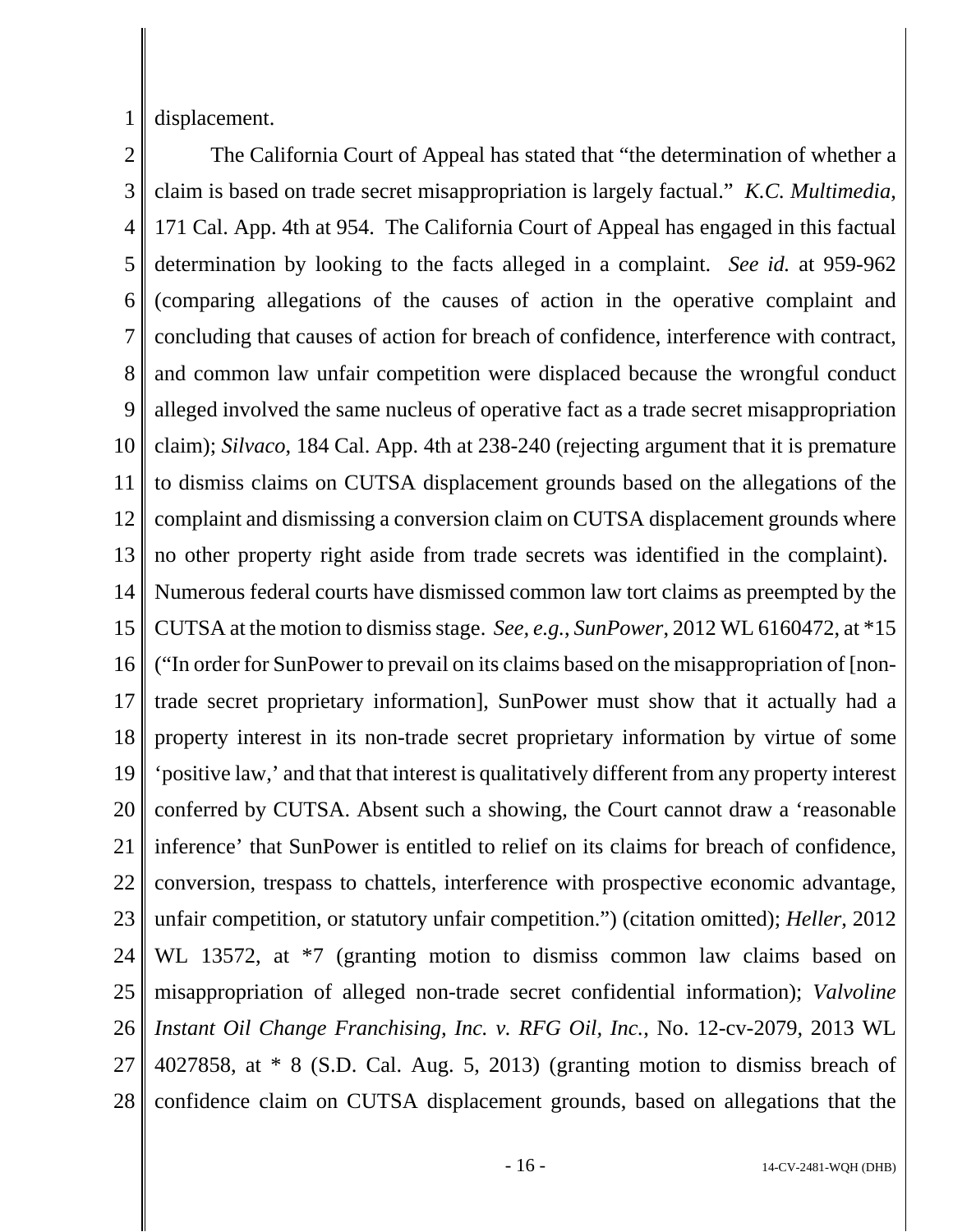1 counter-defendant provided a competitor with confidential customer lists).

2 3 4 The Court will analyze Plaintiff's first, sixth, tenth, and sixteenth claims separately to determine whether they are "plausibly suggestive of a claim entitling the plaintiff to relief" in light of CUTSA preemption principles. *Moss*, 572 F.3d at 969.

### **ii. First Claim for Breach of Fiduciary Duty Against Defendant Aldava**

7 8 9 10 11 12 13 14 15 16 Plaintiff's first claim for breach of fiduciary duty against Defendant Aldava alleges that Defendant Aldava had a fiduciary duty based on "her leadership position and management role." (ECF No. 1-1 at 14). Plaintiff alleges that Defendant "Aldava was given and had access to information about the strengths and weaknesses, compensation packages and benefits, and particular needs and requirements of the RHI employees she supervised. She was also given and had access to RHI's confidential and proprietary information and business opportunities in accordance with the terms of her employment with RHI. Aldava voluntarily accepted the trust and confidence RHI had placed in her and in her integrity." (ECF No. 1-1 at 14). The Complaint alleges that Defendant Aldava breached her fiduciary duty by:

(1) soliciting the RHI employees she was supervising to leave the employ of RHI and go to work for a competitor; (2) spending large amounts of time away from the office, failing to develop RHI's business, and encouraging the employees she was taking with her to do the same; (3) organizing and participating in a coordinated scheme to resign;  $(4)$ informing every RHI client with whom she was working that she was leaving her employment with RHI; and (5) misleading an RHI client into believing that RHI did not want that client's business.

22 *Id.* at 15.

5

6

17

18

19

20

21

23 24 25 26 27 28 None of the five alleged breaches of Defendant Aldava's fiduciary duty alleges the taking or use of an alleged trade secret or confidential or proprietary information. Nor is Defendant's alleged fiduciary role based on its access to proprietary or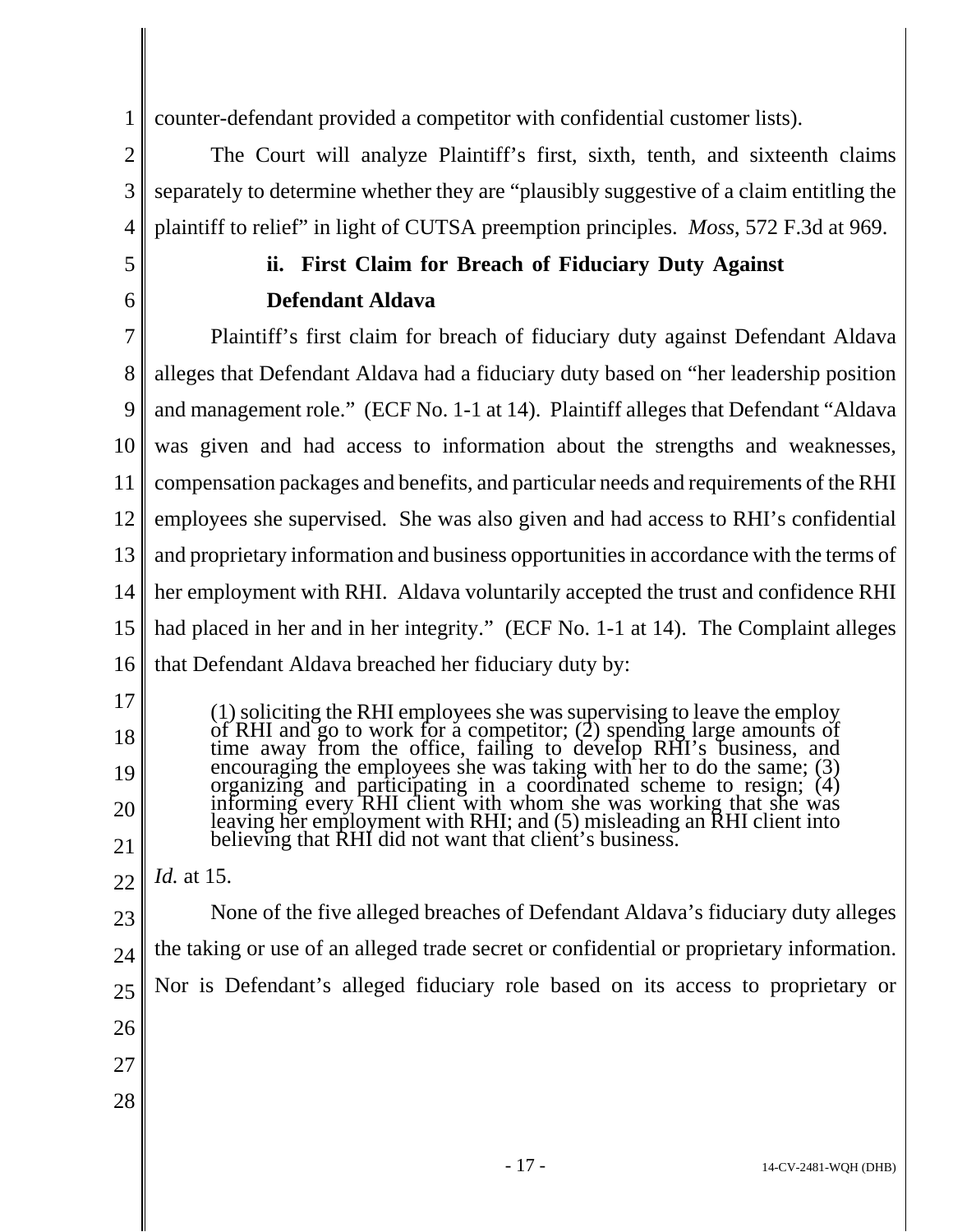1 2 3 4 5 6 confidential information.<sup>2</sup> Defendant has failed to demonstrate that this claim is based on "[t]he misuse of 'information'" that "is not actionable unless it rises to the level of a trade secret under the CUTSA." (ECF No. 9 at 6). The Court finds that Plaintiff's first claim is not "based upon misappropriation of a trade secret" or "a transparent attempt to evade the strictures of CUTSA by restating a trade secrets claim as something else." *Silvaco*, 184 Cal. App. 4th at 236, 240.

7 8 9 The Court concludes that Plaintiff's first claim for breach of fiduciary duty is not displaced by the CUTSA. Defendants' motion to dismiss Plaintiff's first claim is denied.

10

11

12

### **iii. Sixth Claim for Tortious Interference with Prospective Economic Advantage Against Defendant Aldava**

13 14 15 16 17 18 19 20 Plaintiff's sixth claim for tortious interference with prospective economic advantage against Defendant Aldava alleges that Defendant Aldava "was aware of the economic relationships between RHI and its employees" and used "RHI's confidential information to gain unfair and improper competitive advantgages that allowed her future employer to identify, contact, solicit, and/or make successful offers of employment to RHI's key employees." (ECF No. 1-1 at 19). Plaintiff alleges that Defendants Sherman and Greenwood terminated their employment, and client relationships have been disrupted, as a result of this interference.

21 22 23 24 25 The alleged wrongdoing in Plaintiff's sixth claim is Defendant Aldava's use of "confidential information" to gain unfair and improper competitive advantages. *Id.* Defendant Aldava's alleged wrongdoing could qualify as "misappropriation" under the CUTSA as "[d]isclosure or use of a trade secret of another without express or implied consent by a person who ... [a]t the time of disclosure or use, knew or had reason to

26

<sup>27</sup> 28 <sup>2</sup> Although Plaintiff alleges that Defendant Aldava was given access to "confidential and proprietary information," Defendant Aldava's alleged fiduciary duty and alleged breach of that duty are not alleged to depend on Defendant Aldava's access to "confidential and proprietary information."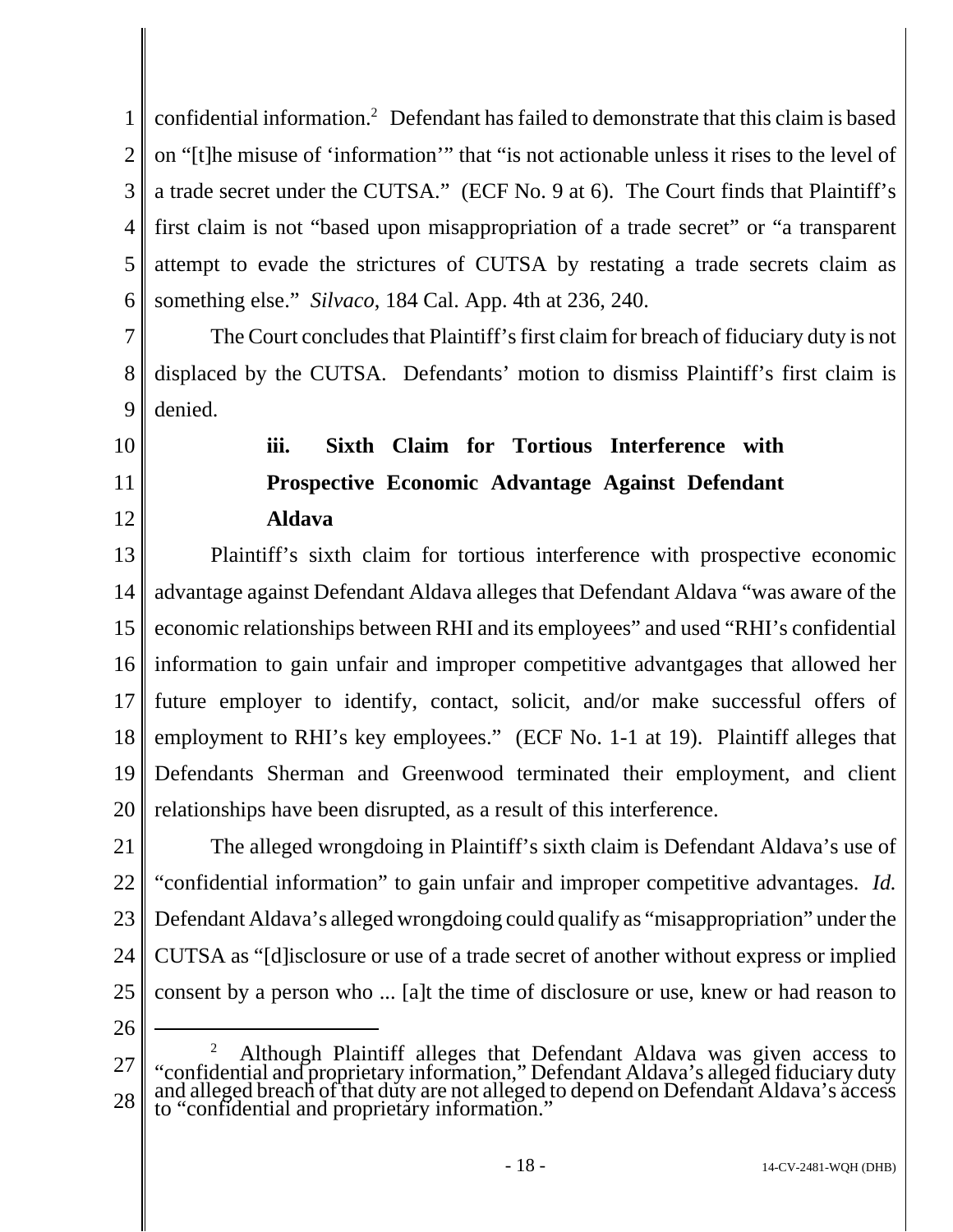1 2 3 4 5 6 7 8 9 10 11 know that his or her knowledge of the trade secret was ... [a]cquired under circumstances giving rise to a duty to maintain its secrecy or limit its use...." Cal. Civ. Code § 3426.1(b). Although Plaintiff does not label this information as a trade secret, Plaintiff alleges this "confidential information" allows Plaintiff to "maintain its competitive advantage over competitors and others." (ECF No. 1-1 at 8). This type of "confidential information" could qualify as a "trade secret," as defined by California Civil Code section 3426.1(d). The Court finds that Plaintiff's sixth claim, as alleged, amounts to "restating a trade secrets claim as something else." *Silvaco*, 184 Cal. App. 4th 210 at 240. The "nucleus of facts" in Plaintiff's sixth claim is "based upon misappropriation of a trade secret." *K.C. Multimedia*, 171 Cal. App. 4th at 958; *Silvaco*, 184 Cal. App. 4th at 236.

12 13 14 15 16 17 18 19 20 21 22 23 24 25 26 27 28 The fact that Plaintiff does not label its "confidential information" as a trade secret does not prevent CUTSA displacement. Numerous courts have held that claims alleging a former employee's unfair use of a business's "confidential" or "proprietary" information in order to compete with that business are displaced by the CUTSA. In *SunPower*, for example, the plaintiff's former employees took "confidential ... and nonconfidential proprietary information," including "contact information, sales histories, potential new sales, status, market and business analysis, quotes, forecast analysis, cash flow analysis, and project economics to a competitor." *SunPower*, 2012 WL 6160472, at \*1. In addition to a CUTSA claim, the plaintiff brought claims for breach of confidence, conversion, trespass to chattels, tortious interference with prospective economic advantage, common law unfair competition, and UCL unfair competition. The court dismissed each of these claims, reasoning that the plaintiff had failed to allege facts demonstrating that it had a property interest in the "confidential" or "proprietary" information used by the defendants and had failed to provide any case law support for the proposition that "California law ... recognizes a property right in non-trade secret information." *Id.* at \*9-12 (internal quotation omitted). *See also, e.g.*, *FormFactor*, 2012 WL 2061520, at \*14-15 (granting summary judgment on a breach of confidence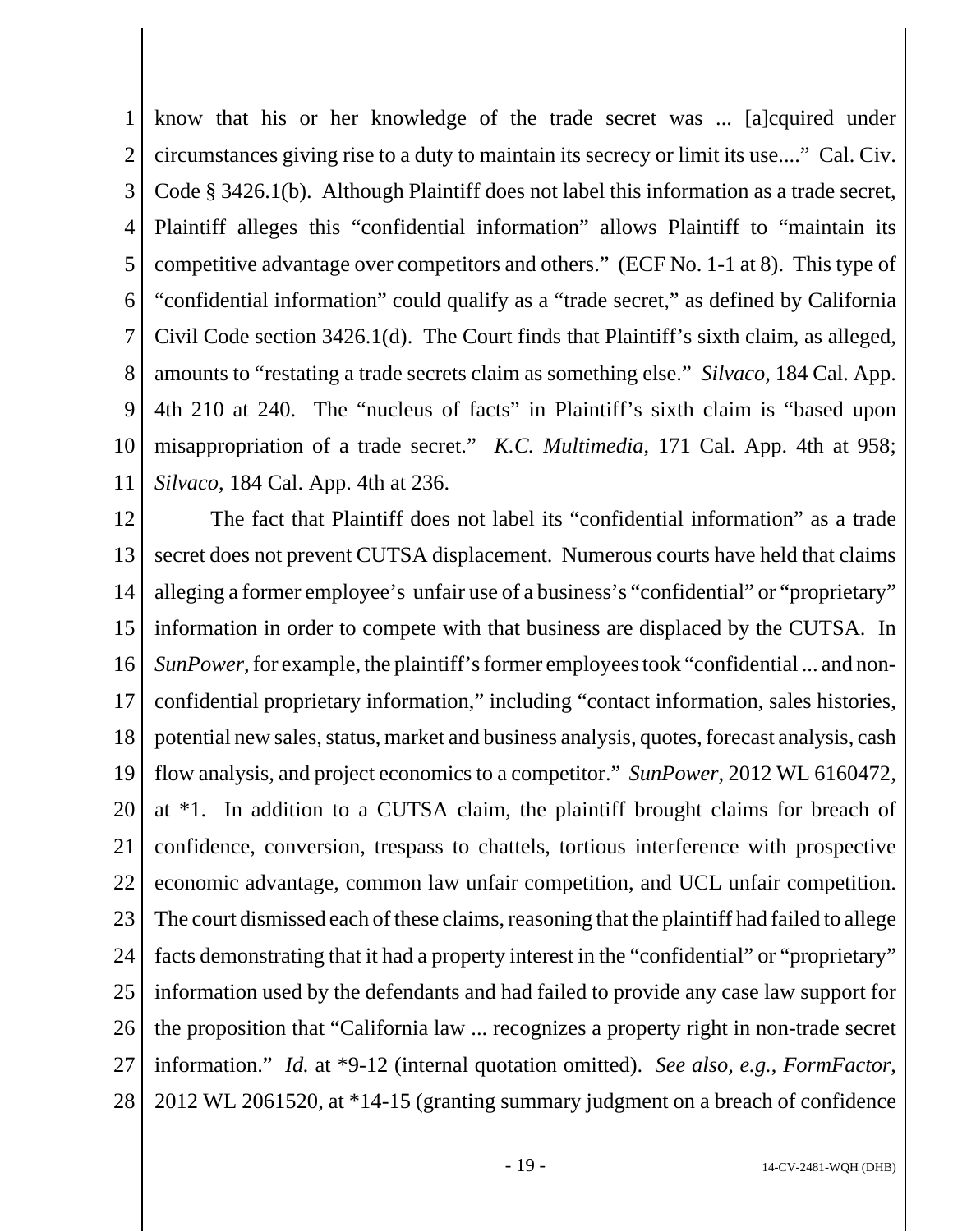1 2 3 4 5 6 7 8 9 10 11 claim based on a former employee using the plaintiff's confidential information to help his new employer unfairly compete with the plaintiff because "CUTSA preempts other claims based on misappropriation of confidential information, regardless of whether the information ultimately meets the statutory definition of a trade secret"); *Heller*, 2012 WL 13572, at \*7 ("*Silvaco* also made clear that common law claims premised on the wrongful taking of information that does not qualify as a trade secret are also superceded, unless the plaintiff identifies some law which confers property rights protecting the information."); *Mattel*, 782 F. Supp. 2d at 987 ("[T]he Court concludes that UTSA supersedes claims based on the misappropriation of confidential information, whether or not that information meets the statutory definition of a trade secret.").

12 13 14 15 16 17 18 19 20 21 22 23 24 25 26 27 28 As in *SunPower*, Plaintiff has identified no property interest or other non-CUTSA legal authority for which it may hold Defendant Aldava liable for allegedly using RHI's confidential information to benefit her new employer. *Bancroft-Whitney v. Glen*, 64 Cal. 2d 327, 351-52 (1966) and *GAB Business Servs., Inc. v. Lindsey & Newsom Claim Servs.*, *Inc.*, 83 Cal. App. 4th 409, 424 (2000) provide no support for Plaintiff's sixth claim for tortious interference with prospective economic advantage. Both cases involved analysis of breach of fiduciary duty claims that alleged that *current* officers of a corporation breached their fiduciary duties by sharing information with a competitor. *See id.* at 424 ("While an officer of GAB, [defendant] likewise used his insider's knowledge of employee skills and salaries to recruit valued employees away from the corporation he owed a fiduciary duty to, and into jobs with the corporation's competitor."); *Bancroft-Whitney*, 64 Cal. 2d at 351 ("We are of the view, however, that such an unpublished list does constitute confidential information and that an officer of a corporation violates his trust if he reveals it to a competitor for the purpose of enabling the solicitation of the corporation's employees by the competitor"). Plaintiff's sixth claim, by contrast, is not one for breach of fiduciary duty or premised on any duty Defendant Aldava had by virtue of or during her employment with Plaintiff.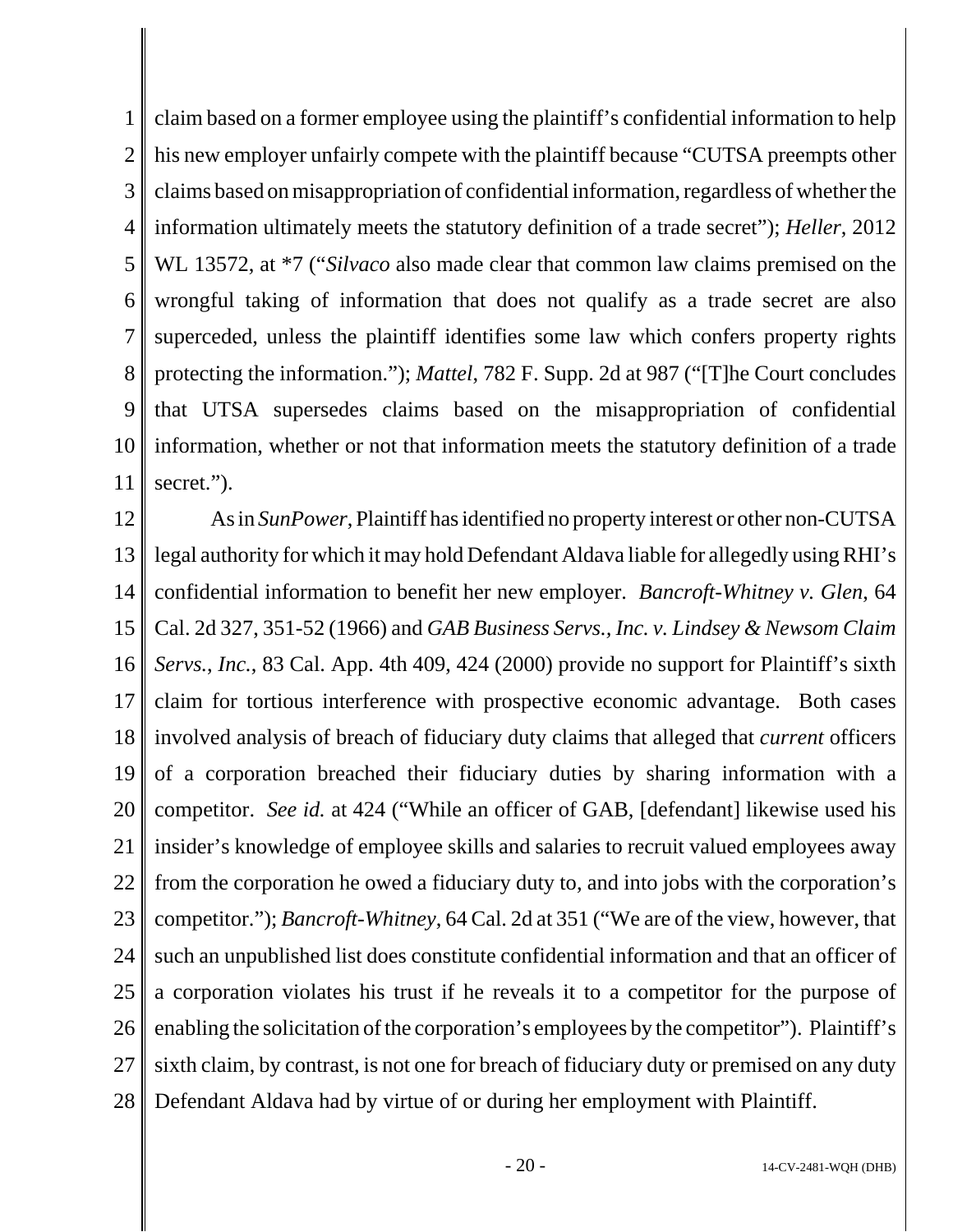1 2 3 The Court concludes that Plaintiff's sixth claim for tortious interference with prospective economic advantage, as alleged, is displaced by the CUTSA. Defendants' motion to dismiss Plaintiff's sixth claim is granted.

## **iv. Tenth Claim for Tortious Interference with Prospective Economic Advantage Against Defendant Ainsworth**

7 8 9 10 11 12 13 14 15 Plaintiff's tenth claim for tortious interference with prospective economic advantage against Defendant Ainsworth alleges that "Ainsworth used RHI's confidential business information to gain unfair and improper competitive advantages that allowed him to identify, contact, and solicit RHI clients with which he had worked while working for RHI and regarding open positions about which he had learned while working for RHI." (ECF No. 1-1 at 22). Plaintiff alleges that "economic relationships between RHI and its clients actually were disrupted, as Ainsworth was able to exploit his knowledge of RHI's confidential business information to convince RHI's clients to give their business to Ainsworth's new employer." *Id.*

16 17 18 19 20 21 22 23 24 Plaintiff's tenth claim proceeds on the same theory as Plaintiff's sixth claim, but is brought against Defendant Ainsworth. As discussed in greater detail in regard to Plaintiff's sixth claim, the Court finds that Plaintiff's tenth claim amounts to "restating a trade secrets claim as something else." *Silvaco*, 184 Cal. App. 4th 210 at 240. The "nucleus of facts" in Plaintiff's sixth claim is "based upon misappropriation of a trade secret." *K.C. Multimedia*, 171 Cal. App. 4th at 958; *Silvaco*, 184 Cal. App. 4th at 236. Plaintiff has identified no property interest or other non-CUTSA legal authority for which it may hold Defendant Ainsworth liable for using RHI's confidential information to benefit her new employer. *SunPower*, 2012 WL 6160472, at \*9-12.

25 26 27 The Court concludes that Plaintiff's tenth claim for tortious interference with prospective economic advantage, as alleged, is displaced by the CUTSA. Defendants' motion to dismiss Plaintiff's tenth claim is granted.

28

4

5

6

### **v. Sixteenth Claim for Breach of Fiduciary Duty Against**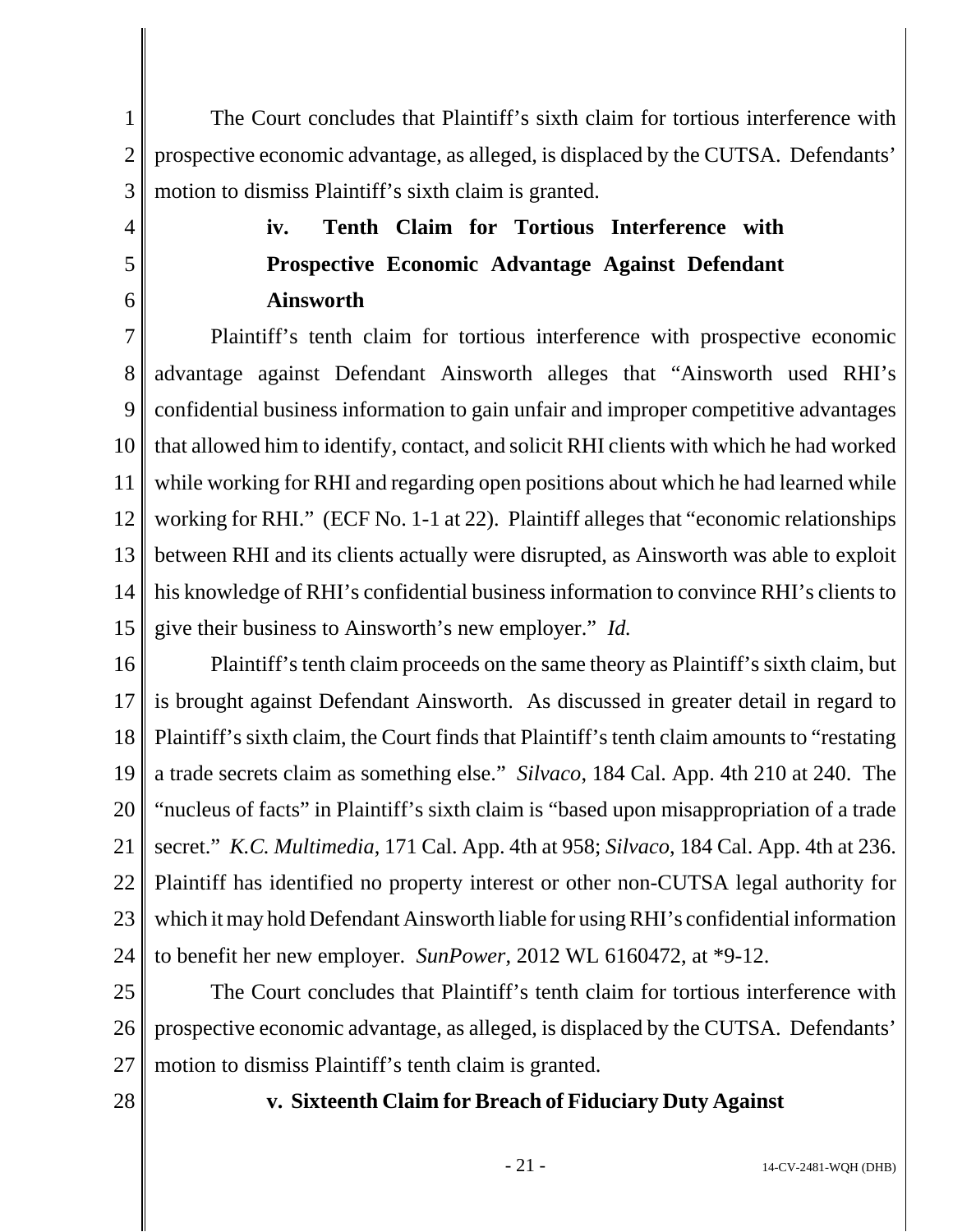#### **Defendant Sherman**

2 3 4 5 6 7 8 9 10 11 12 13 Plaintiff's sixteenth claim for breach of fiduciary duty against Defendant Sherman alleges that Defendant Sherman had a fiduciary duty "by virtue of her leadership and supervisory position at RHI...." (ECF No. 1-1 at 26). Plaintiff alleges that "Sherman was given and had access to information about the strengths and weaknesses, compensation packages and benefits, and particular needs and requirements of the RHI employees she supervised. She was also given and had access to RHI's confidential and proprietary information and business opportunities in accordance with the terms of her employment with RHI. Sherman voluntarily accepted the trust and confidence RHI had placed in her and in her integrity." *Id.* at 26-27. Plaintiff alleges that Defendant Sherman breached her fiduciary duty by "(1) spending large amount of time away from the office and failing to develop RHI's business; and (2) participating in a coordinated scheme to resign." *Id.* at 27.

14 15 16 17 18 19 20 21 22 Neither of the alleged breaches of Defendant Sherman's fiduciary duty involves the taking or use of an alleged trade secret or confidential or proprietary information. Nor is Defendant Sherman's alleged fiduciary role based on her access to proprietary or confidential information.<sup>3</sup> Defendant has failed to demonstrate that this claim is based on "[t]he misuse of 'information'" that "is not actionable unless it rises to the level of a trade secret under the CUTSA." (ECF No. 9 at 6). The Court finds that Plaintiff's first claim is not "based upon misappropriation of a trade secret" or "a transparent attempt to evade the strictures of CUTSA by restating a trade secrets claim as something else." *Silvaco*, 184 Cal. App. 4th at 236, 240.

23 24 25 The Court concludes that Plaintiff's sixteenth claim for breach of fiduciary duty is not displaced by the CUTSA. Defendants' motion to dismiss Plaintiff's sixteenth claim is denied.

26

1

<sup>27</sup> 28 <sup>3</sup> Although Plaintiff alleges that Defendant Sherman was given access to certain business information, Defendant Sherman's alleged fiduciary duty and alleged breach of that duty are not alleged to relate to Defendant Sherman's access to that business information.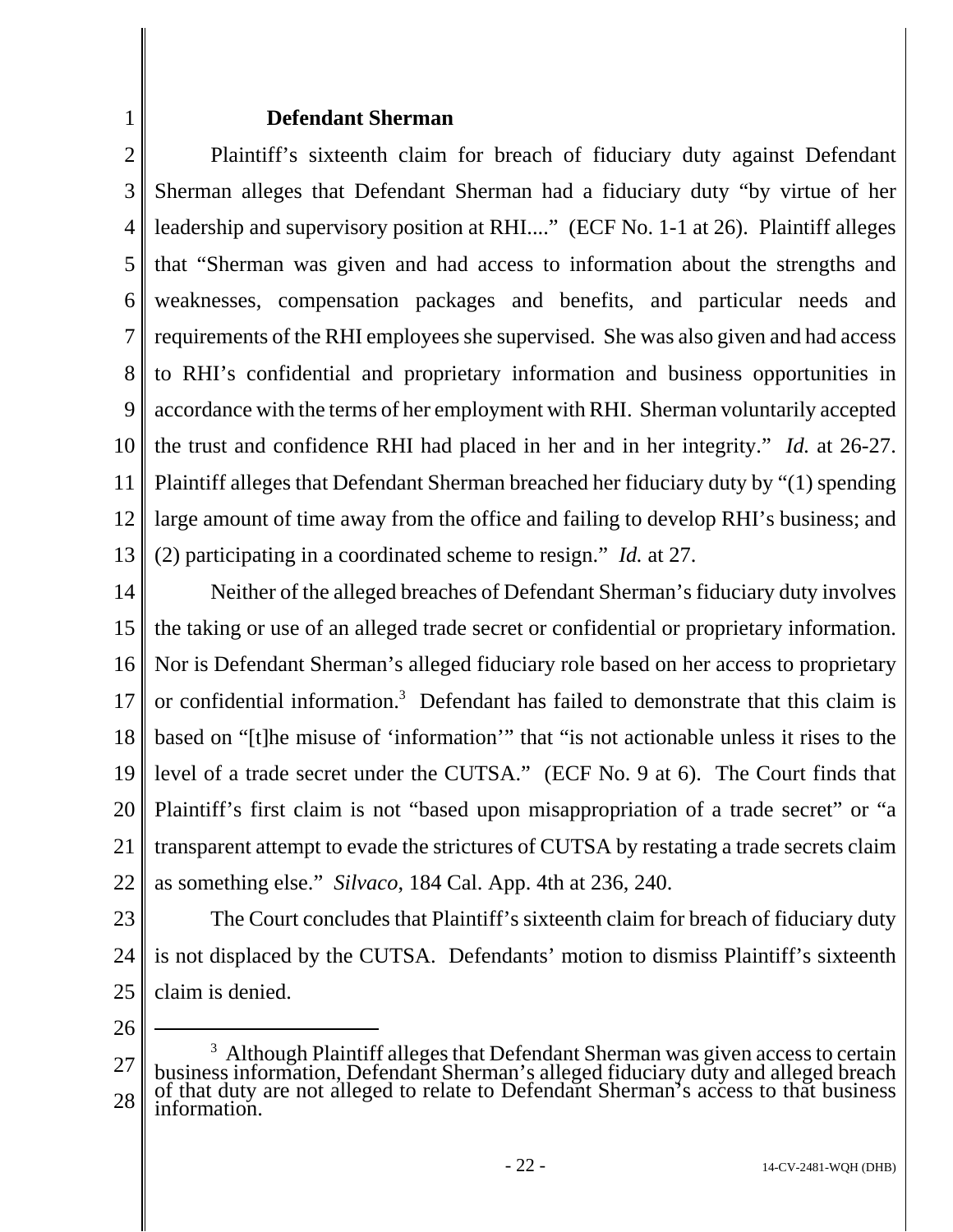# 2

1

### **C. Twenty-Second Claim for Unfair Competition**

3 4 5 6 Defendant contends that Plaintiff's twenty-first claim for violation of the UCL and twenty-second claim for unfair competition are duplicative. Plaintiff contends that the two claims are distinct, with one brought under the UCL and the other brought under common law. Plaintiff contends that they are alternative claims that would entitle Plaintiff to different damages.

7 8 9 10 11 12 13 14 15 Plaintiff's twenty-first claim is brought pursuant to the UCL. Plaintiff's twentysecond claim is brought pursuant to common law. Under the UCL, "[p]revailing plaintiffs are generally limited to injunctive relief and restitution." *Cel-Tech Comm., Inc. v. Los Angeles Cellular Tel. Co.*, 20 Cal. 4th 163, 179 (1999). "Damages are available for common law unfair competition ... [i]n contrast, damages are not available" under the UCL. *Bank of the West v. Superior Court*, 2 Cal. 4 th 1254, 1255- 56 (1992). "A pleading that states a claim for relief must contain ... a short plain statement of the claim showing that the pleader is entitled to relief." Fed. R. Civ. P. 8(a)(2).

16 17 18 19 20 The Court finds that Plaintiff's twenty-first and twenty-second claims are not duplicative. These claims rely on the same alleged wrongdoing, but the basis for which "the pleader is entitled to relief" differs. Fed. R. Civ. P. 8(a)(2). The twenty-first claim relies on the UCL, and the twenty-second claim relies on the common law. Defendants' motion to dismiss Plaintiff's twenty-second claim is denied.

21 **V. Conclusion** 

22

23 24 25 26 27 28 IT IS HEREBY ORDERED that Defendants' Motion to Dismiss (ECF No. 6) is GRANTED in part and DENIED in part. Plaintiff's second, eighth, ninth, twelfth, thirteenth, fourteenth, fifteenth, seventeenth, and eighteenth claims for breaches of contract and breaches of the implied covenant of good faith and fair dealing are DISMISSED only to the extent these claims seek to enforce Paragraph Thirteen of the employment agreements. Plaintiff's sixth and tenth claims are DISMISSED. Plaintiff may file a motion for leave to amend the complaint, accompanied by a proposed first